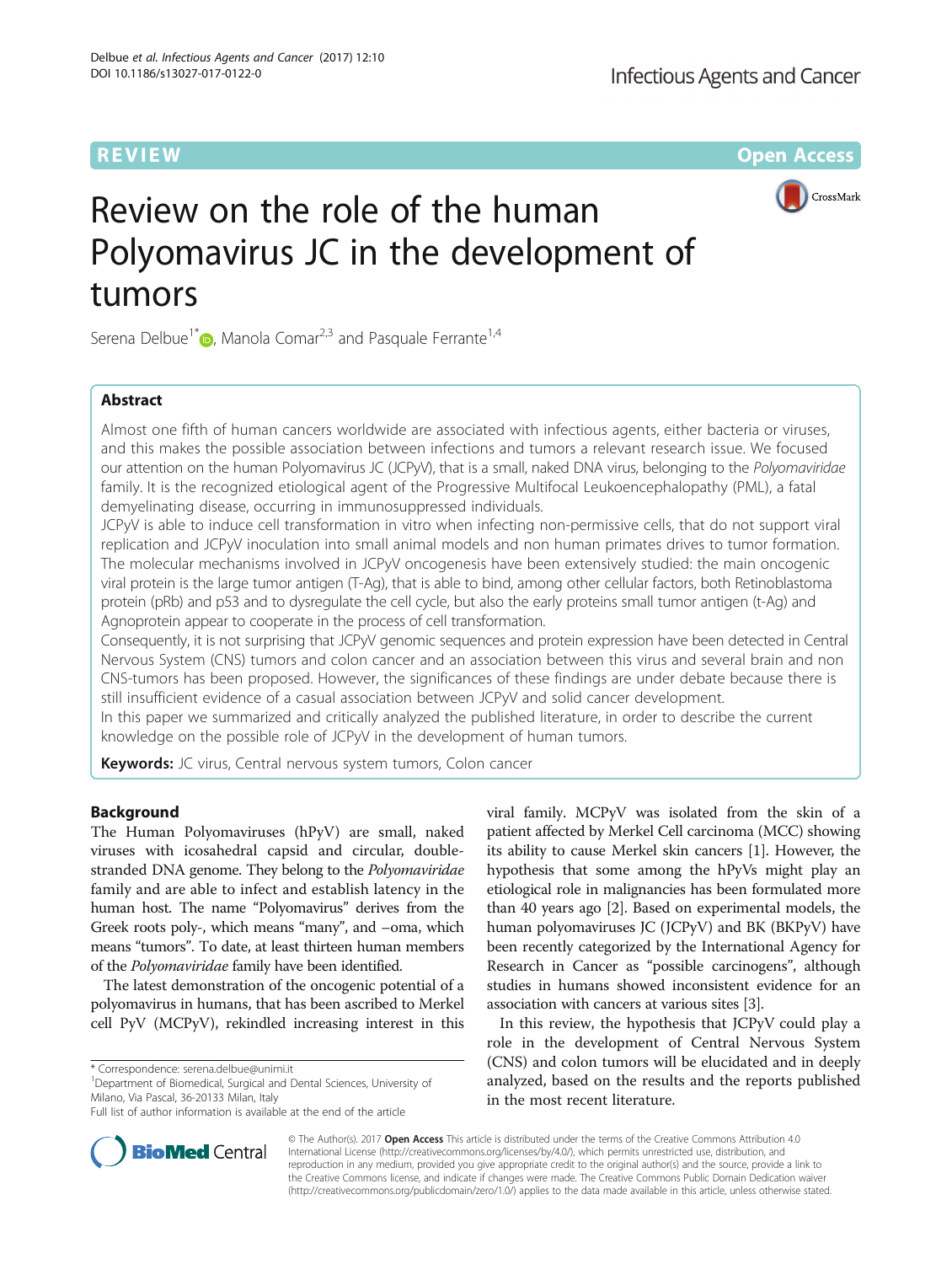## JCPyV: epidemiology, structure, and life cycle

Humans are the natural hosts for JCPyV, that was isolated in 1971 from the brain tissue of a Hodgkin lymphoma patient, with initials J.C., who suffered from Progressive Multifocal Leukoencephalopathy (PML) [\[4](#page-10-0)].

JCPyV is ubiquitous and its primary infection, occurring during the childhood, is typically subclinical or linked to a mild respiratory illness. Between the age of 1 and 5 years, up to 50% of children show antibody to JCPyV, and by age of 10 years JCPyV seropositivity can be observed in about 60% of the population [[5](#page-10-0), [6](#page-10-0)]. By early adulthood, as many as 70–80% of the population has been infected [[7](#page-10-0)]. Asymptomatic viral shedding in urine has been seen in both healthy and immunocompromised patients [[8\]](#page-10-0). The mode of transmission for JCPyV is not yet well defined, although the presence of JCPyV DNA in B-cells and stromal cells of the tonsils and oropharynx supports the hypothesis of a respiratory route of transmission, with secondary lymphoid tissues serving as the potential site for initial infection [[9\]](#page-10-0). Nevertheless, JCPyV was found also in raw sewage and in a high percentage of normal tissue samples taken from the upper and lower human gastrointestinal tract, suggesting that ingestion of contaminated water or food could be another portal of virus entry [[10](#page-10-0)–[13\]](#page-10-0). Moreover, JCPyV footprints have been reported in other many tissues of asymptomatic individuals, including spleen, lymph node, lung, bone marrow, brain, B lymphocytes and kidney, the last thought as the major site of JCPyV persistence.

The primary infection is followed by a lifelong, subclinical persistence of episomal viral genome in the cells. In the context of profound immunosuppression, the virus can become reactivated, leading to the lytic destruction of the oligodendrocytes, and the consequent development of PML, a fatal demyelinating disease [\[10](#page-10-0)]. It is not well assessed whether the immunosuppression of the host promotes the viral spread from the latency sites to the CNS or if JCPyV is already latent in the CNS and reactivates [[11](#page-10-0), [12\]](#page-10-0).

The structure of the JCPyV virion is characterized by a non-enveloped, icosahedral capsid, measuring 40–45 nm in diameter and comprising 88% proteins and 12% DNA. The capsid is composed of three virus-encoded structural proteins, Viral Protein 1, 2, and 3 (VP1, VP2 and VP3). VP1 is the major component, with 360 molecules per capsid, and VP2 and VP3 contribute with 30–60 molecules each to the capsid. The icosahedron consists of 72 pentamers with no apparent hexamers, each composed of five VP1 molecules and one molecule of VP2 or VP3. Only VP1 is exposed on the surface of the capsid, and this determines the receptor specificity [[13, 14\]](#page-10-0).

The capsid surrounds a single, super-coiled, circular, double-stranded DNA molecule of 5130 base pairs (bp), in the case of the prototype JCPyV genome Mad-1 strain.

The viral genome is associated with cellular histones H2A, H2B, H3 and H4 to form the so-called minichromosome, structurally indistinguishable from host cell chromatin; the viral particles do not contain linker histones, but the genome acquires them after entry into the host cell [\[13](#page-10-0)–[15\]](#page-10-0).

The viral genome of JCPyV is functionally divided into three regions, called the genetically conserved early and late coding regions, of about the same size, which are separated by the hypervariable non-coding control region (NCCR), containing the origin of viral DNA replication (ori), the TATA box, binding sites for cellular transcription factors and bidirectional promoters and enhancers for the transcription of early and late genes. The NCCR of JCPyV is the most variable portion of the viral genome within a single virus. Viral DNA transcription and replication occur bidirectionally starting from the NCCR: the early transcription proceeds in a counterclockwise direction, while the late transcription proceeds clockwise on the opposite strand of DNA [\[16](#page-10-0)].

The early coding region spans about 2.4 kb and encodes the alternatively spliced transforming proteins large tumor antigen (T-Ag) and small tumor antigen (t-Ag), which are involved in viral replication, and in promoting transformation of cells in culture and oncogenesis in vivo. Three additional proteins, named  $T'_{135}$ ,  $T'_{136}$  and  $T'_{165}$ , due to the alternative splicing process are also produced at high level in the lytic cycle [[17](#page-10-0), [18\]](#page-10-0).

T-Ag, a nuclear phosphoprotein of approximately 700 amino acids (aa), is considered the master regulator of the infectious process, because it orchestrates the production of early precursor messenger RNA (pre-mRNA), the initiation of viral DNA replication and the activation of late genes transcription. Moreover, by binding to the hypophosphorylated form of the pRb, T-Ag allows for premature release of the transcription factor E2F, which stimulates resting cells to enter the S-phase of the cell cycle.

T-Ag directly recruits the host cell DNA polymerase complex to the origin in order to initiate bi-directional DNA synthesis. Activation of the late viral promoter by T-Ag and associated cellular transcription factors lead to viral late gene expression [[15\]](#page-10-0).

t-Ag is a cysteine-rich protein of 172 aa, the first 80 of which are shared with T-Ag. t-Ag role in the lifecycle of JCPyV is not yet fully understood, though it is believed to serve an ancillary role for T-Ag activity and cell transformation [\[16](#page-10-0), [19](#page-10-0)].

The late coding region spans 2.3 kb and contains the genetic information for the major structural protein VP1 and the two minor structural proteins VP2 and VP3, that are encoded from a common precursor mRNA by alternative splicing. The late region also encodes the Agnoprotein, a small multifunctional protein, that participates in viral transcriptional regulation, and inhibition of host DNA repair mechanism [\[20\]](#page-10-0). Additionally, JCPyV encodes a pre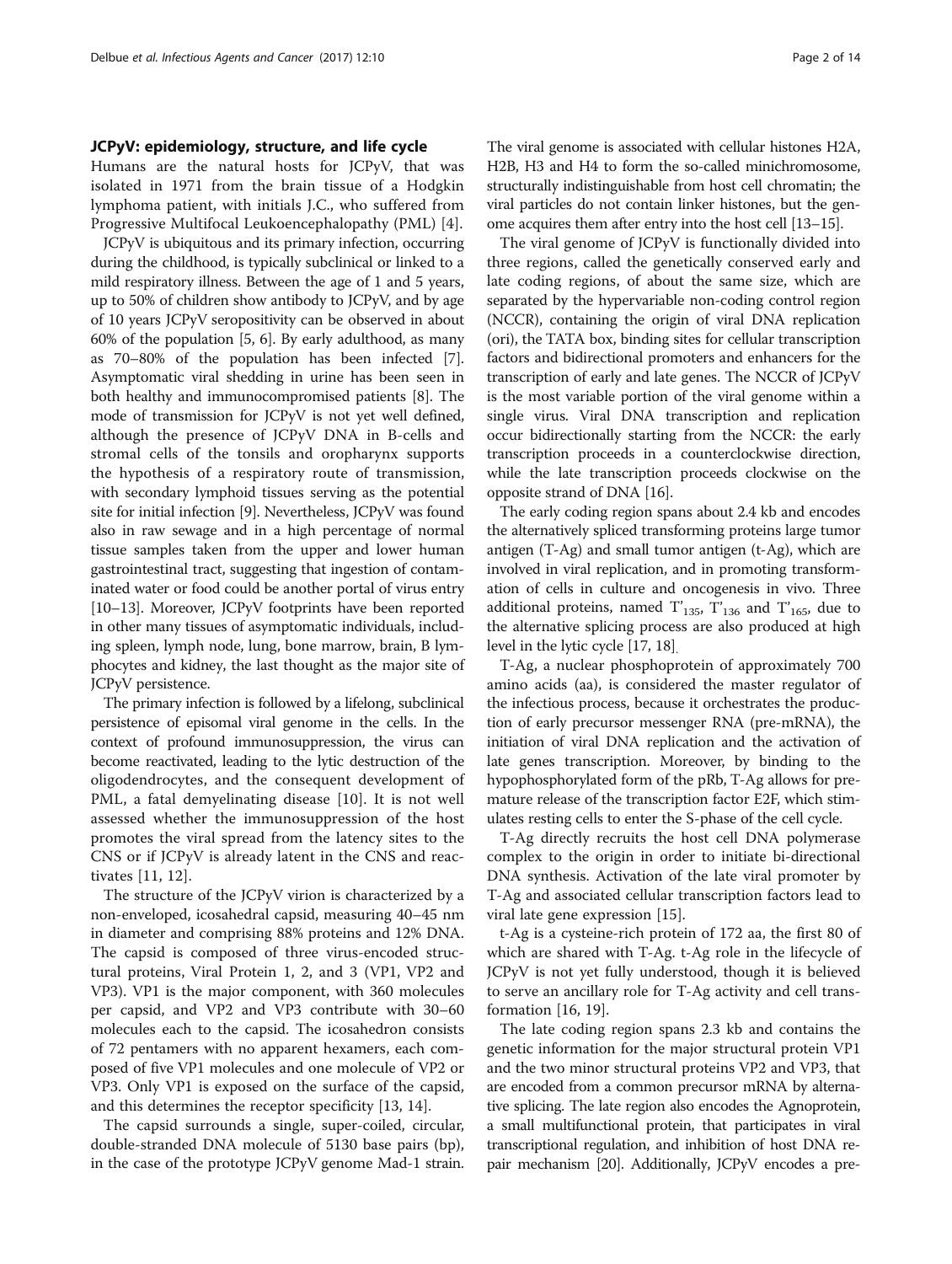microRNA (miRNA) that is processed into two unique miRNAs (JCPyV-specific miR-J1-5p and miR-J1-3p) during the late phase of infection. Both miRNAs are capable of downregulating the early phase protein T-Ag [\[21\]](#page-10-0).

The infection of cell by JCPyV requires the binding between the viral VP1 and an N-linked glycoprotein with sialic acid: JCPyV uses both the  $\alpha(2,3)$ - and  $\alpha(2,6)$ -linked sialic acids to infect the permissive glial cells [[22\]](#page-11-0). In addition, JCPyV is able to bind the serotonin receptor, 5HT2AR, that is present on cells in the brain and in the kidney, and to the ganglioside GT1b [\[23](#page-11-0), [24\]](#page-11-0). Once the virus has gained entry into the host cell, by clathrindependent endocytosis [\[25\]](#page-11-0), it travels to the cell nucleus, where it is uncoated and transcription of the early region begins. The early product T-Ag, back into the nucleus, binds to the viral origin of replication and allows the replication of the viral DNA, that depends by the availability of the cell DNA polymerase, replication protein A (RPA) and with host enzymes and cofactors, expressed in the S-phase of the cellular cycle [\[26](#page-11-0)]. As JCPyV replication proceeds, the late genes are expressed and the late products, VP1, VP2 and VP3 begin to assemble with the viral DNA, to form the complete virion. The final viral products are released via host cell lysis [\[27](#page-11-0)].

There is another possible outcome to infection of a cell by JCPyV: viral entry in nonpermisive cells, that do not support viral replication, can end up with the cell transformation or oncogenesis [\[28](#page-11-0)].

## Molecular mechanisms of JCPyV transformation mediated by T-Ag

The JCPyV principal actor, leading to cell transformation and tumor development, is the early protein T-Ag. T-Ag is a multifunctional protein, divided in several domains, defined, from the N-terminal to the C-terminal, as follows: the DNaJ domain, linking to the cellular factor HSc70; the LxCxE motif, that specifically binds and inactivates the Rb family members; the Origin-Binding Domain (OBD) that binds the JCPyV origin of replication; the NLS domain, that is necessary for the nuclear localization of the protein; the Helicase domain (containing the Zn and nucleotide binding domains), and, finally, the p53 binding domain [\[29](#page-11-0), [30\]](#page-11-0). All these domains cooperate in binding to and inactivating cellular proteins that usually prevent the transition into Sphase; consequently, JCPyV itself, drives the cell cycle from G1 into S-phase. This event promotes viral replication and spread, when JCPyV infects permissive cells, while it drives to cell transformation, when JCPyV infects non permissive cells.

Basically, this progression is mainly the result of the binding between the T-Ag LxCxE motif (aa 103–107) and the members of the Rb tumor suppressor family [[31](#page-11-0)–[33](#page-11-0)]. T-Ag sequestration of the hypophosphorylated form of pRb enables the activation of the transcription factors E2F1, −2, −3a and 3b, that in turn activate the transcription of some genes, needed to enter the Sphase of the cellular cycle, such as  $c$ -fos,  $c$ -Myc, cyclins A,D1 and E, DNA polymerase alpha, thymidine kinas, and others [[29, 34](#page-11-0)–[37](#page-11-0)]. The disruption of the complex pRb/E2Fs is mediated by the J domain of T-Ag, that binds to the Hsc70, a chaperone, increasing its ATPase activity when associated with T-Ag; the energy produced by the ATP hydrolysis is used to separate the pRb from the E2Fs [[38](#page-11-0), [39](#page-11-0)]. In addition, T-Ag can bind other members of the Rb family, that are p130 and p107 [\[40](#page-11-0)]. The p130-E2F4/5 association usually anchors a large repressive complex; T-Ag contributes to disrupt the complex p130-E2F4/5 and to release the brakes imposed on cell proliferation [[41\]](#page-11-0).

The C-terminal region of T-Ag contains the p53 binding domain [\[42\]](#page-11-0). P53 is a tumor suppressor, whose levels are usually kept very low. In conditions of stress, such as DNA damage or presence of oncogenes, p53 rapidly increases its transcription, the p53 protein is accumulated and the DNA repair mechanism or the cell apoptosis or senescence mechanisms are induced. When T-Ag binds and inactivates p53, the growth arrest and the premature cell death are avoided, while the cell cycle progression is favoured also in presence of DNA damage [\[43, 44](#page-11-0)].

Additionally, other cellular proteins, such as insulin receptor substrate 1 (IRS-1) [[45](#page-11-0)], β-catenin [[46, 47](#page-11-0)], the neurofibromatosis type 2 gene product [[48\]](#page-11-0) and the antiapoptotic protein survivin [\[49\]](#page-11-0) are implicated in binding to JCPyV T-Ag.

IRS-1 is a membrane associated tyrosine kinase, which mediates both physiological and pathological responses in the cell. Activated IRS-1 triggers cell proliferation, and sends antiapoptotic signals. It has been shown that T-Ag is able to bind directly to the IRS-1 and to cause its translocation into the nucleus and that this event has important consequences in the homologous-recombination-directed DNA repair (HRR) mechanism. In normal conditions, the Insulin Growth Factor-I receptor (IGF-1R)/IRS-1 signaling axis supports HRR: the mechanism involves a direct binding between hypophosphorylated IRS-1 and Rad51 in the cytoplasm. Following IGF-IR stimulation, tyrosine phosphorylated IRS-1 loses the ability to complex Rad51, that translocates to the nucleus, where it participates in homology search and intrastrand invasion to support faithful DNA repair [\[50](#page-11-0), [51\]](#page-11-0). Following T-Ag-mediated nuclear translocation, IRS-1 binds Rad51 at the site of damaged DNA and attenuates HRR. This indirect inhibition of HRR is associated with an increase number of cells accumulating mutations, that may be the base of the development of a malignant phenotype [[45](#page-11-0), [50, 52\]](#page-11-0).

β-catenin is part of the Wnt pathway, that is involved in cell proliferation, survival and transcription processes.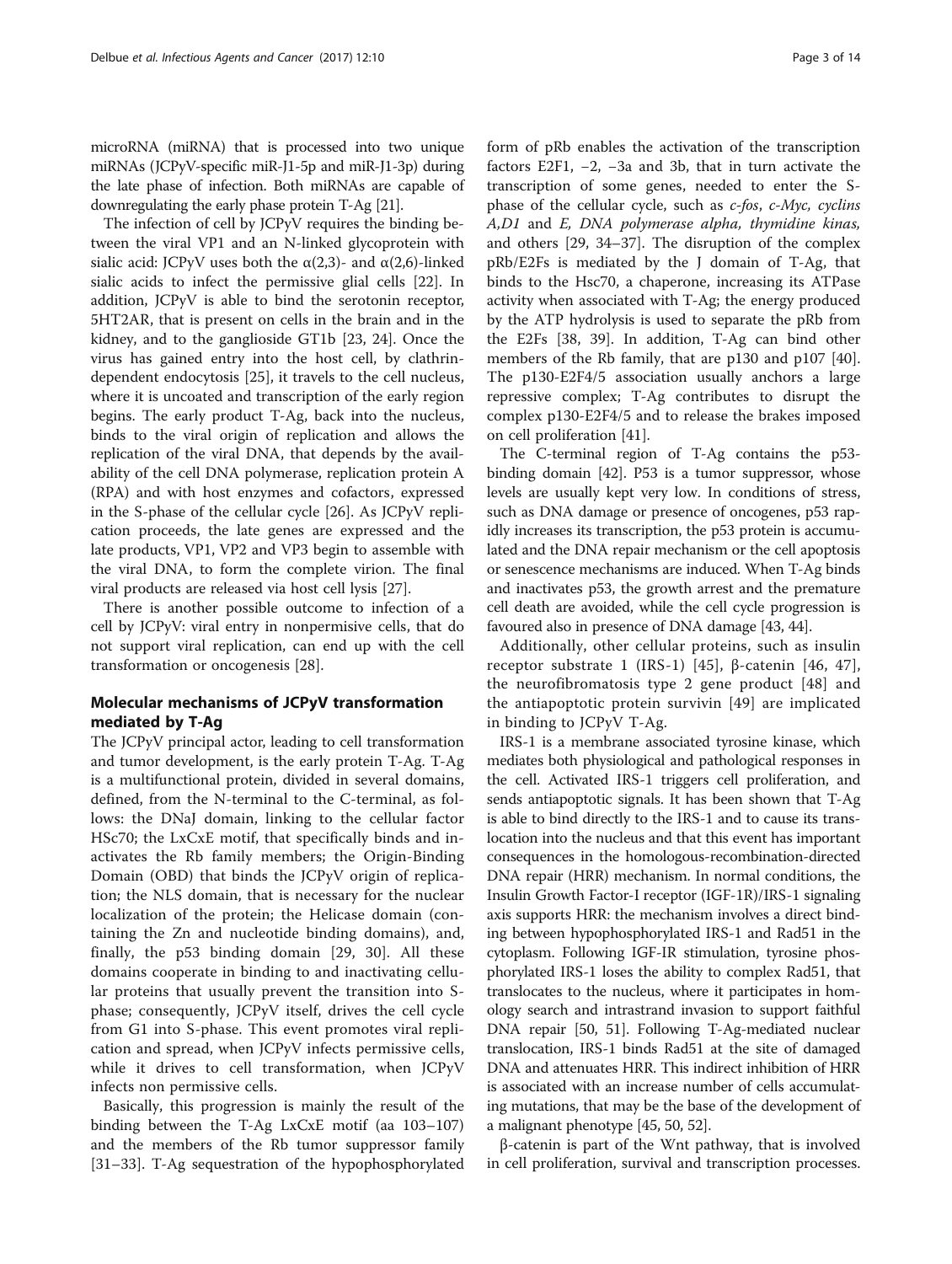Several mutations in the proteins belonging to this pathway have been associated with the development of different tumors [\[53](#page-11-0), [54](#page-11-0)]. T-Ag binds to β-catenin through the aa 82–628 and induces the stabilization of the cellular protein, whose levels increase [\[55](#page-11-0)]. Additionally, following the T-Ag interaction, β-catenin tranlocates into the nucleus and induces the transcription of  $c$ -myc and cyclin D1 [\[46\]](#page-11-0).

The interaction between T-Ag and the neurofibromatosis type 2 (NF2) gene product and its translocation to the nucleus were also shown [[48\]](#page-11-0), but very few is known about the consequences of this association [\[56\]](#page-11-0).

Finally, it has been observed that the binding between T-Ag and the antiapoptotic protein survivin leads to a significant decrement of the apoptotic process [[49](#page-11-0)]. Reactivation of Survivin by JCPyV T-Ag can be a critical step in prolonging cell survival, which allows JCPyV to complete its replication cycle. Such a strong reactivation of the normally dormant Survivin has been observed in primary oligodendrocyte and astrocyte cultures infected in vitro, and expressing T-Ag. This can be a critical step in the transformation and proliferation of neural progenitors in vitro and in vivo [\[57](#page-11-0)].

T-Ag has also a direct mutagenic effect on the host genome, by inducing spontaneous mutations in the infected cells and cytogenetic alterations, both influencing chromosomal stability and cell kariotype [[58\]](#page-11-0). These damages may precede the morphological transformation [[59\]](#page-11-0) (Fig. 1).

The alternative T' early proteins are also able to bind to the Rb family components, with a particular affinity with p107 (T'<sub>135</sub> and T'<sub>136</sub>); moreover T'<sub>135</sub> binds Hsc70 [[31](#page-11-0), [60](#page-11-0)].

## Molecular mechanisms of JCPyV transformation mediated by t-Ag

The t-Ag is encoded by the same mRNA that encodes the T-Ag, following a mechanism of alternative splicing. Consequently, the N-terminal 82 amino acids are the same as the N-terminus of T-Ag, while the C-terminus is an unique domain. The t-Ag is not studied as much as T-Ag and the majority of the information regarding its functions derives from what is known about the SV40 t-Ag. SV40 t-Ag cooperates with T-Ag to enhance transformation when T-Ag levels are low [[61\]](#page-11-0), it is required for human cells transformation [[62\]](#page-11-0), and is needed to keep high level of viral load in persistent infection of human mesothelial cells [\[63](#page-11-0)]. It has been demonstrated that, in contrast with SV40 t-Ag, JCPyV plays a relevant

display detectable DNA replication activity [\[64\]](#page-11-0). The unique domain of the JCPyV t-Ag contains the binding site for the Protein Phosphatase 2A (PP2A), a serine/threonine –specific protein phosphatase that is involved in the mitogen-activated protein kinase (MAPK) pathway. The interplay between t-Ag and PP2A is also mediated by the JCPyV Agnoprotein and the result of this binding is an interference with the phosphatase activity of PP2A [\[65\]](#page-11-0) and the subsequent activation of pathways inducing cell proliferation. Additionally, it has been shown that t-Ag binds to the members of the Rb family pRb, p107 and p130 and these associations are expected to influence cell cycle progression [[64](#page-11-0)] (Fig. [2\)](#page-4-0).

role in viral replication, since t-Ag null mutant failed to

## Molecular mechanisms of JCPyV transformation mediated by Agnoprotein

The JCPyV late genomic region encodes a regulatory protein, known as Agnoprotein. It is a very small protein of 71 aa in length, that was named "agno", because when its encoding ORF was discovered, no protein was associated to it [[66](#page-11-0)]. Agnoprotein is produced late in the infectious cycle, but is not incorporated into the mature virion; additionally, it is phosphorylated and it has been shown that the posphorylation is necessary for the functionality of the protein and the replication of the virus [\[67\]](#page-11-0). Over the years, JCPyV Agnoprotein was demonstrated to bind to both viral (T-Ag, t-Ag, VP1) and cellular (YB-1, p53, FEZ1, PP2A, Ku70…) proteins [\[65, 68](#page-11-0)–[74\]](#page-12-0). Consequently, it plays a role in the viral transcription, translation, assembly and also in

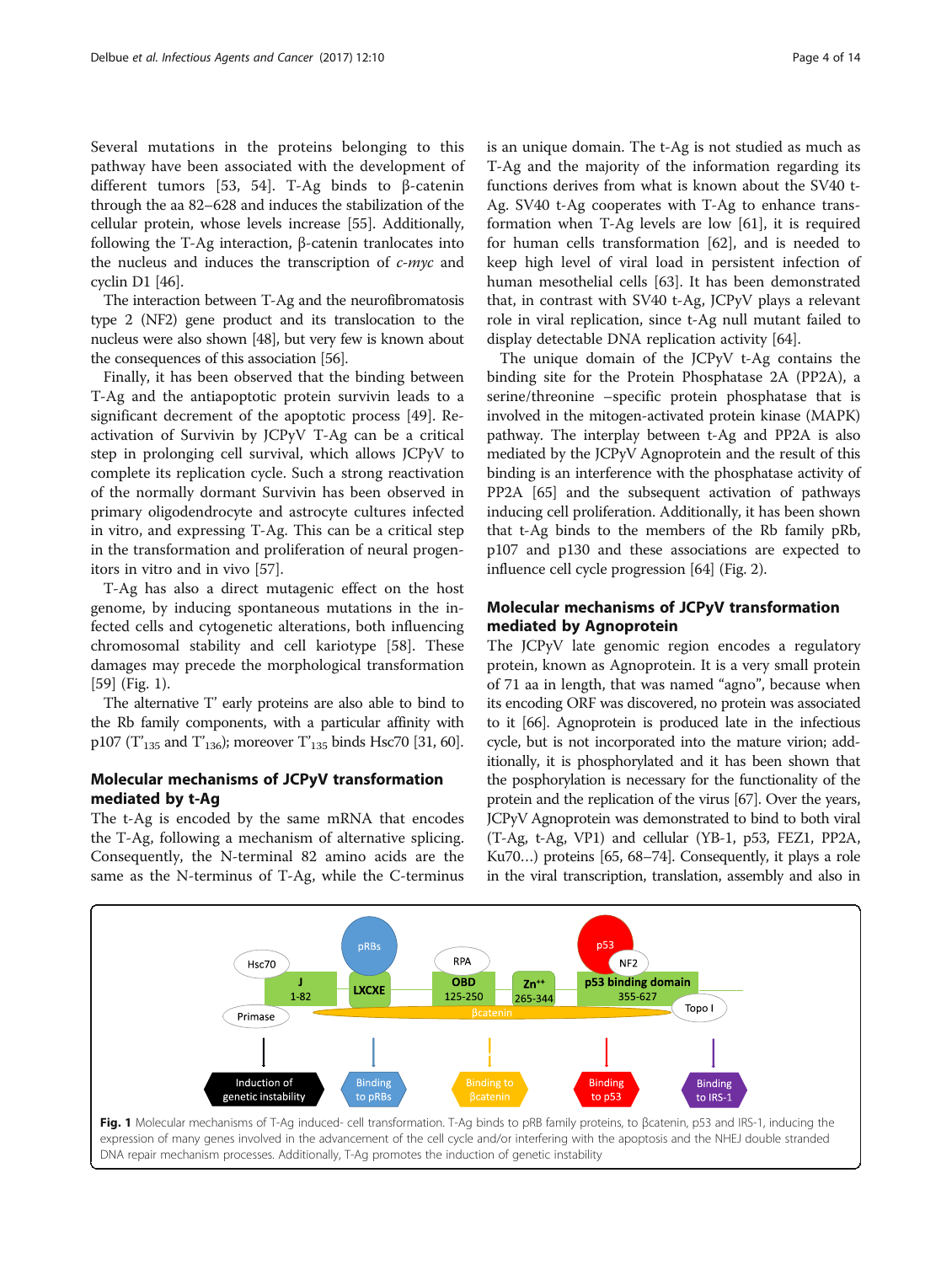<span id="page-4-0"></span>

the cell cycle progression. In particular, Agnoprotein binds directly to p53 causing the arrest of the cell cycle in the G2/M phase due to the activation of p21/WAF-1 promoter [[73](#page-12-0)]. The interaction of the Agnoprotein with Ku70 drives to the inhibition of the non homologous end joining (NHEJ) double stranded DNA repair mechanism, contributing to the genomic instability conferred on cells undergoing JCPyV infection [[74\]](#page-12-0). As already explained before, Agnoprotein is phosphorylated, but the binding with PP2A causes its dephosphorylation; when PP2A is sequestered by t-Ag, it cannot act as a phosphatase on Agnoprotein, and this causes a downregulation of JCPyV replication, but also an activation of the MAPK signaling [[65](#page-11-0)]. All together, the description of the characteristics of the Agnoprotein demonstrated its importance in the cellular transformation process [[75\]](#page-12-0) (Fig. 3).

## JCPyV oncogenicity in experimental animals

The highly oncogenic potential of JCPyV has been well established in different animal models, starting from 1973, when it has been shown that the inoculation of the virus into the brain of newborn Golden Syrian hamsters can lead to the development of unexpected tumors, such as medulloblastoma, astrocytoma, glioblastoma multiforme, primitive neuroectodermal tumors and peripheral neuroblastoma [[2](#page-10-0), [76, 77](#page-12-0)]. Astrocytoma, glioblastoma and neuroblastoma also developed after intracerebral inoculation of JCPyV into owl and squirrel monkeys [[78](#page-12-0)]. Interestingly, the tumor tissues taken from the hamster and monkeys infected animals showed the presence of the T-Ag protein, but neither the expression of other virion antigens nor evidence of viral replication were found [\[79](#page-12-0)].



This is consistent with the fact that the animal cells may not be permissive for the JCPyV replication and leads to the consideration that JCPyV is able to transform the non permissive cells also in the human populations [[80](#page-12-0)].

Other evidences regarding the JCPyV oncogenicity come from studies on transgenic mice, generated to contain the entire T-Ag coding sequence under the control of its own promoter, and without any other viral genes. Adrenal neuroblastoma, pituitary adenoma, malignant peripheral nerve sheat and medulloblastoma were the tumors induced by the expression of the only early protein [\[81](#page-12-0)–[84](#page-12-0)].

### JCPyV and human CNS tumors

The ability of JCPyV to transform cells, such as human fetal glial cells and primary hamster brain cells, has been demonstrated in vitro. Furthermore, JCPyV was able to induce different types of brain tumors after injection in hamster, owl and squirrel monkeys [[2](#page-10-0), [85](#page-12-0), [86\]](#page-12-0). Transgenic mice expressing the JCPyV early region were shown to develop adrenal neuroblastomas, tumors of primitive neuroectyodermal origin, tumors arising from the pituitary glan, glioblastoma multiforme, primitive neuroectodernal tumors and malignant peripheral nerve sheath tumors [[28](#page-11-0), [48,](#page-11-0) [80](#page-12-0)], and others.

All the molecular mechanisms previously described in this review appear to be involved in the JCPyV induced neural oncogenesis, mainly due to the interaction of T-Ag with several cellular factors. Specifically, the binding between T-Ag and pRb promotes the cell cycle progression, while the T-Ag/p53 complex leads to the inhibition of the apoptosis process [[28](#page-11-0)]; the interaction between the JCPyV early protein and IRS-1 or  $β$  – catenin is a key factor of the malignant transformation in children medulloblastoma [\[55,](#page-11-0) [87](#page-12-0)].

The first evidence of an association between the presence of JCPyV and a human tumor was reported in 1961, when Richardson [\[88\]](#page-12-0), who first described PML, diagnosed an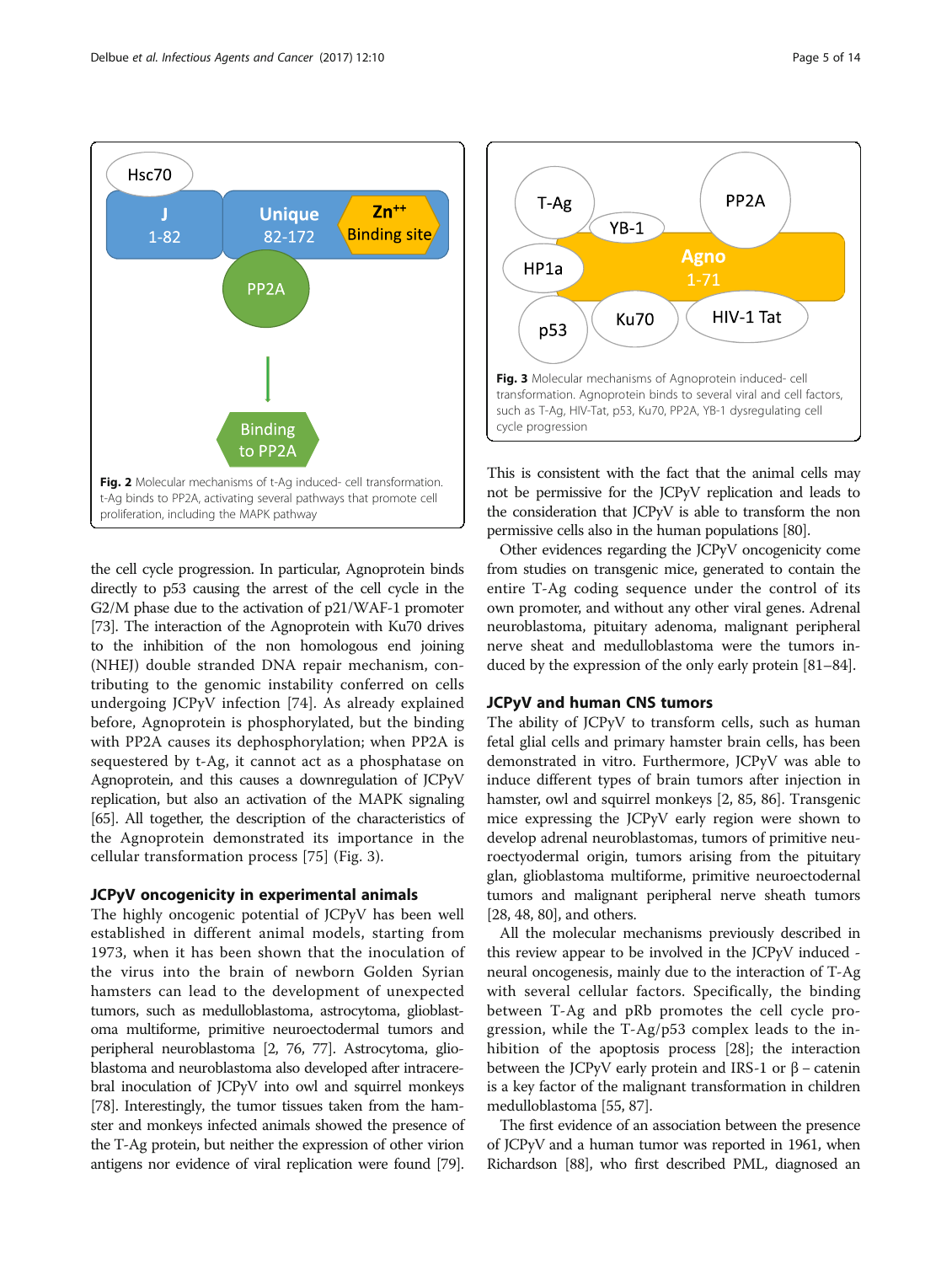oligodendroglioma in a patient with concomitant chronic lymphocytic leukemia and PML. After the identification of JCPyV as the etiologic agent of PML, investigations focused on the possible association with brain tumors were conducted and at least ten cases were published, reporting the concomitant development of CNS neoplasia and PML [\[89](#page-12-0), [90](#page-12-0)]. These clinical observations represent a strong proof that JCPyV may be involved in the pathogenesis of both the CNS diseases.

Detection of JCPyV sequences and/or protein expression in primary CNS malignancies has been frequently reported also in immunocompetent and/or immunosuppressed patients without PML. These reports regarded a wide variety of CNS neoplasia: gangliocytoma, choroid plexus papilloma, pilocytotic astrocytoma, subependymoma, pleomorphic xanthoastrocytoma, oligodendroglioma, all subtypes of astrocytoma, ependymoma, oligoastrocytoma, glioblastoma multiforme, medulloblastoma, pineoblastoma, gliosarcoma and primitive neuroectodernal tumors, as reported in Table [1.](#page-6-0)

The percentage of JCPyV positive CNS tumor tissues was highly variable, ranging from 20 to 75%, with regard to the JCPyV genome and from 20 to 68% with regard to the JCPyV protein expression. Interestingly, the studies focusing on the viral protein expression were able to detect the viral early proteins T-Ag in the nuclei and Agnoprotein in the perinuclear area of the cells, but never the late VP1 protein (Table [1](#page-6-0)). These data are consistent with the fact that most of the CNS cells are non permissive for the JCPyV replication, and that the transforming ability of T-Ag appears limited to neural origin tissue.

Despite the increasing evidence of an association between JCPyV and the CNS tumors, it cannot be omitted that there is a lack of consistency in different studies that failed to detect both viral genome and protein expression in several types of tumors, such as meningioma [\[91\]](#page-12-0), oligodendroglioma, astrocytoma [\[92](#page-12-0)], glioblastoma multiforme [[93](#page-12-0)], glioma, and medulloblatoma [[94](#page-12-0)]. Del Valle and colleagues hypothesized that the wide discrepancy in the viral genome and proteins detection, even within similar tumors, should be ascribed to the different types of collected samples, and to the employment of different techniques. They pointed out the fact that DNA isolated from formalin-fixed paraffin-embedded is usually of inferior quality than those isolated from fresh/frozen tissues and this may cause false negative results. The sensitivity of the routinary used amplification methods (PCR, nested PCR, quantitative-PCR, southern blot hybridization) is another important issue, that should be taken into account, since it can increase the rate of the false negative results [[80](#page-12-0)].

The wide ubiquity of JCPyV, however, was demonstrated by the fact that some studies have underlined the presence of viral genomic sequences, but not DNA expression, also

in brain from healthy immunocompetent subjects, with neither PML nor CNS malignancies [[95](#page-12-0)–[99\]](#page-12-0).

This notable observation raises the question of whether the JCPyV found in CNS tumors may have a role in the pathogenesis of the malignancies or whether the brain is a latency site for JCPyV.

The model proposed by Perez-Liz [[98](#page-12-0)] and colleagues and Del Valle and colleagues [[80\]](#page-12-0) made an effort in organizing all the puzzle pieces: following the primary infection, JCPyV establishes latency also in the brain and it does not replicate its genome neither express its proteins. In case of profound immunodepression, the virus can infect permissive cells, such as oligodendrocytes and induce a lytic cycle, exiting in the destruction of the infected cells and the subsequent development of PML. On the other hand, transient physiological changes may occur in normal individuals, allowing the expression of the T-Ag, and resulting in the accumulation of this oncogenic protein in brain cells. The result would be the interaction of T-Ag with the host proteins deputized to the cell cycle control, the promotion of uncontrolled cell division and the stimulation of tumor formation [[100](#page-12-0)].

## JCPyV and human colorectal cancer

It is well assessed that JCPyV is commonly excreted in the urine of both immunocompetent and immunodepressed subjects and this is also demonstrated by the findings of JCPyV genome and complete virion in the raw urban sewage from around the world [\[101, 102\]](#page-12-0) The ingestion of food and/or water contaminated with this virus easily leads to the infection of the gastrointestinal tract by JCPyV, whose structure is particularly resistant at very low pH (up to 1) in raw water [[103, 104](#page-12-0)]. As described here below, an increasing number of studies, conducted worldwide, have reported the presence of JCPyV genomic sequences and the expression of T-Ag in tissues from gastrointestinal tumors, including esophageal carcinoma [\[105\]](#page-12-0), gastric carcinoma [[106](#page-12-0)–[108\]](#page-12-0), sporadic adenomatous polyps [\[109\]](#page-12-0), and colorectal adenocarcinomas [[110](#page-12-0)–[117\]](#page-12-0), but also in normal tissues and in adjacent noncancerous tissue from the gastrointestinal tract [[118](#page-12-0)].

In the context of colorectal cancer, JCPyV seems to be a cofactor for the induction of the chromosomal instability [\[58,](#page-11-0) [119, 120\]](#page-13-0), but it also interacts with the β-catenin protein with the consequent enhanced activation of Wnt pathway target genes, such as  $c$ -Myc and Cyclin D1. Both c-Myc and Cyclin D1 are involved in cell cycle control and progression and their enhanced activation, mainly due to the intervention of T-Ag, could result in unchecked cell cycle progression, high proliferation rate, and ultimately a more malignant phenotype [\[46](#page-11-0), [47,](#page-11-0) [121\]](#page-13-0).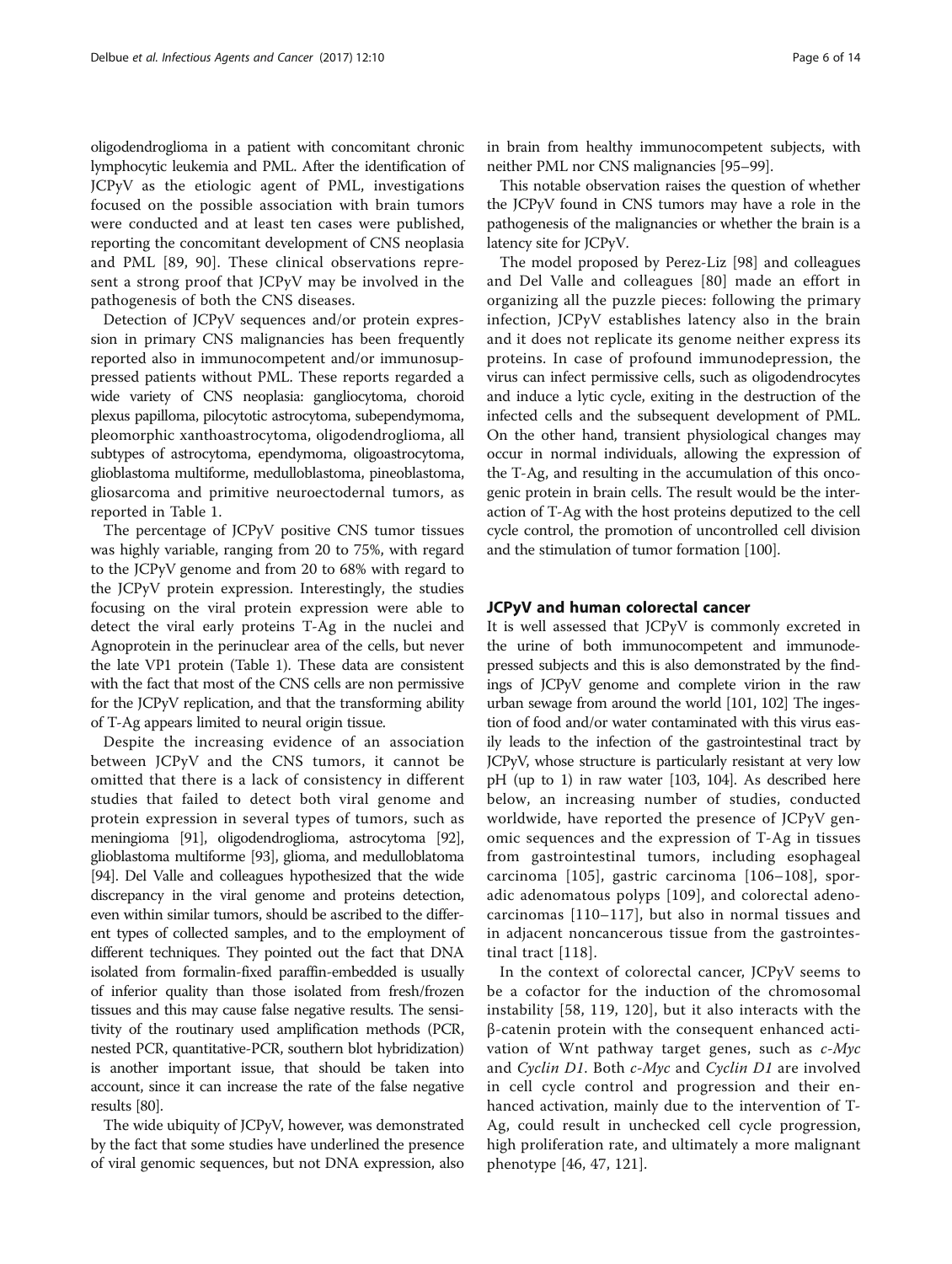| Tumor                        | Reference | Detected/sampled (%) |                           | Detection method |                |
|------------------------------|-----------|----------------------|---------------------------|------------------|----------------|
|                              |           | DNA                  | Proteins                  | DNA              | Proteins       |
| Adenocarcinoma               | $[143]$   | $1/3$ (33.3)         |                           | qPCR             |                |
| Anaplastic Astrocytoma       | [144]     | 6/15(40.0)           |                           | qPCR             |                |
|                              | [78, 145] | 3/4(75.0)            | 0/4(0.0)                  | PCR, SB          | IHC (T-Ag)     |
| Anaplastic Ependynoma        | $[91]$    | $0/1$ $(0.0)$        |                           | PCR              |                |
| Anaplastic Meningioma        | $[91]$    | $0/1$ $(0.0)$        |                           | PCR              |                |
| Anaplastic Oligoastrocytoma  | [144]     | $0/2$ $(0.0)$        |                           | qPCR             |                |
| Anaplastic Oligodendroglioma | [78, 145] | $2/3$ (66.7)         | $2/3$ (66.7)              | PCR, SB          | IHC (T-Ag)     |
|                              | [144]     | $3/8$ (37.5)         |                           | qPCR             |                |
| Astrocytoma                  | $[146]$   | 4/10(40.0)           | 1/10(10.0)                | nPCR             | IHC (T-Ag)     |
|                              | [147]     | $1/3$ (33.3)         | $1/3$ (33.3)              | nPCR, PCR        | IHC (T-Ag)     |
|                              | [78, 145] | 10/16 (62.5)         | 7/16 (43.8)               | PCR, SB          | IHC (T-Ag)     |
|                              | $[148]$   | 1/5(20.0)            |                           | nPCR             |                |
|                              | [144]     | 31/78 (39.7)         |                           | qPCR             |                |
|                              | [144]     | 5/12(41.7)           |                           | qPCR             |                |
|                              | $[143]$   | $1/3$ (33.3)         |                           | qPCR             |                |
|                              | $[149]$   | 6/19(31.6)           |                           | qPCR             |                |
|                              | [150]     | 0/23(0.0)            |                           | PCR              |                |
| Chroid plexus papilloma      | [151]     | $1/5$ (20.0)         | 1/5(20.0)                 | PCR, SB          | IHC(T-Ag,Agno) |
|                              | [150]     | 0/14(0.0)            |                           | PCR              |                |
| Ependyomomas                 | [145]     | $5/6$ (83.3)         | $4/6$ (66.7)              | PCR, SB          | IHC (T-Ag)     |
|                              | [151]     | 5/18(27.8)           | 4/18 (22.2)<br>3/18(16.7) | PCR, SB          | IHC(T-Ag,Agno) |
|                              | [147]     | 0/2(0.0)             | $0/2$ $(0.0)$             | nPCR, PCR        | IHC (T-Ag)     |
|                              | $[146]$   | 1/5(20.0)            | $0/5$ (0.0)               | nPCR             | IHC (T-Ag)     |
|                              | [150]     | 1/34(2.9)            |                           | PCR              |                |
|                              | [148]     | $0/2$ $(0.0)$        |                           | nPCR             |                |
|                              | [143]     | $0/1$ $(0.0)$        |                           | qPCR             |                |
|                              | $[149]$   | 0/5(0.0)             |                           | qPCR             |                |
| Gangliocytoma                | [147]     | $0/1$ $(0.0)$        | $0/1$ $(0.0)$             | nPCR, PCR        | IHC (T-Ag)     |
|                              | $[148]$   | $0/1$ $(0.0)$        |                           | nPCR             |                |
| Gangliogioma                 | $[149]$   | 2/5(40.0)            |                           | qPCR             |                |
| Glioblastoma                 | [144]     | 20/51 (39.2)         |                           | qPCR             |                |
|                              | $[150]$   | 2/102 (2.0)          |                           | PCR              |                |
|                              | [148]     | 11/21 (52.4)         |                           | nPCR             |                |
|                              | $[149]$   | 19/39 (48.7)         |                           | qPCR             |                |
| Glioblastoma Multiforme      | [78, 145] | 12/21(57.1)          | 5/21(23.8)                | PCR, SB          | IHC (T-Ag)     |
|                              | [152]     | 1/100(1.0)           | 1/100(1.0)                | PCR, SB          | IHC (T-Ag)     |
|                              | [147]     | 7/13 (53.8)          | 7/13 (53.8)               | nPCR, PCR        | IHC (T-Ag)     |
|                              | [153]     | 1/100(1.0)           | 1/100(1.0)<br>1/100(1.0)  | PCR              | IHC(T-Ag,Agno) |
|                              | [143]     | $0/7$ $(0.0)$        |                           | qPCR             |                |
| Glioblastosis celebri        | [78, 145] | 1/100(1.0)           | 1/100(1.0)                | PCR, SB          | IHC (T-Ag)     |
| Gliosarcoma                  | $[149]$   | 2/5(40.0)            |                           | qPCR             |                |
| Lymphoma                     | [149]     | 1/7(14.3)            |                           | qPCR             |                |

<span id="page-6-0"></span>Table 1 Detection of JCPyV in primary central nervous system tumor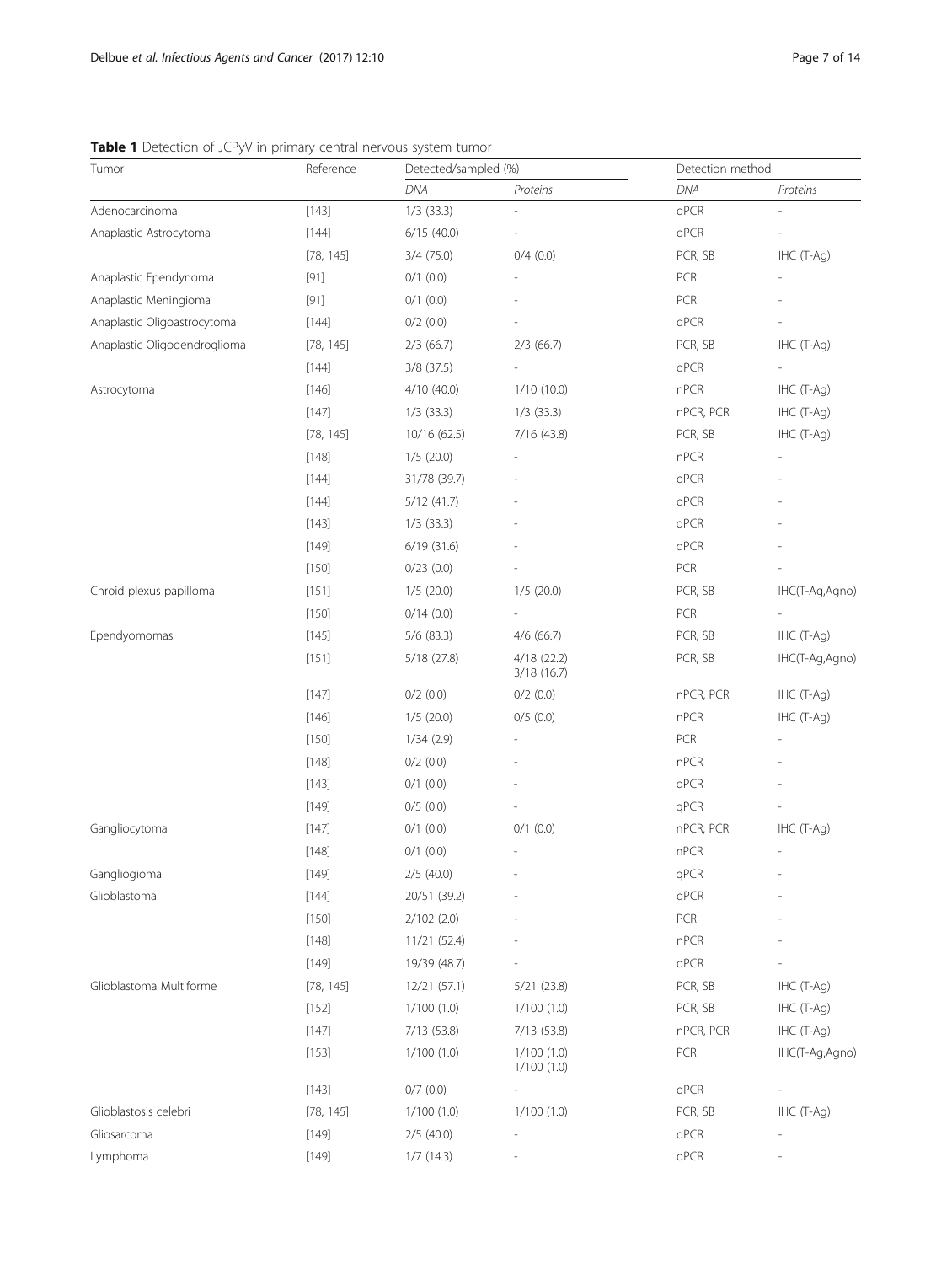Table 1 Detection of JCPyV in primary central nervous system tumor (Continued)

| Medulloblastoma               | [154]     | 11/16 (68.8)  | 9/16 (56.3) 11/16(68.8)    | PCR, SB                  | IHC (T-Ag)      |
|-------------------------------|-----------|---------------|----------------------------|--------------------------|-----------------|
|                               | [155]     | $0/8$ $(0.0)$ | 0/8(0.0)                   | PCR, SB                  | IHC (T-Ag)      |
|                               | [156]     | 11/23 (47.8)  | $4/23$ (17.4)              | PCR, SB                  | IHC (T-Ag)      |
|                               | [157]     | 0/15(0.0)     | 0/15(0.0)                  | PCR, SB                  | IHC (T-Ag)      |
|                               | [158]     |               | 0/22                       | $\overline{\phantom{a}}$ | IHC (T-Ag,Agno) |
|                               | [151]     | 0/32(0.0)     | 0/32(0.0)                  | PCR, SB                  | IHC (T-Ag)      |
|                               | [143]     | $0/1$ $(0.0)$ |                            | qPCR                     |                 |
|                               | [149]     | 2/5(40.0)     |                            | qPCR                     |                 |
|                               | [150]     | 0/21(0.0)     |                            | PCR                      |                 |
|                               | $[91]$    | $0/2$ $(0.0)$ |                            | PCR                      |                 |
| Meningioma                    | [150]     | 0/15(0.0)     |                            | PCR                      |                 |
|                               | [148]     | $3/8$ (37.5)  |                            | nPCR                     |                 |
|                               | $[91]$    | $1/1$ (100.0) |                            | PCR                      |                 |
|                               | $[143]$   | 6/12(50.0)    |                            | qPCR                     |                 |
| Oligoastrocytoma              | [78, 145] | 5/8(62.5)     | $2/8$ (25.0)               | PCR, SB                  | IHC (T-Ag)      |
|                               | [159]     | 1/100(1.0)    | 1/100(1.0)                 | PCR                      | IPPt (T-Ag)     |
|                               | [143]     | $0/1$ $(0.0)$ |                            | qPCR                     | $\overline{a}$  |
|                               | [149]     | $2/3$ (66.7)  |                            | qPCR                     |                 |
|                               | [144]     | $2/6$ (33.3)  |                            | qPCR                     |                 |
| Oligodendroglioma             | [148]     | $1/2$ (50.0)  |                            | nPCR                     |                 |
|                               | [149]     | $4/12$ (33.3) |                            | qPCR                     |                 |
|                               | [143]     | $0/2$ $(0.0)$ |                            | qPCR                     |                 |
|                               | [78, 145] | $4/7$ (57.1)  |                            | PCR, SB                  |                 |
|                               | [160]     | 13/15 (86.7)  | 8/18 (44.4)<br>10/18(55.6) | PCR, SB                  | IHC (T-Ag,Agno) |
|                               | [147]     | $1/2$ (50.0)  | $1/2$ (50.0)               | nPCR, PCR                | IHC (T-Ag)      |
|                               | [146]     | 1/5(20.0)     | $0/5$ $(0.0)$              | nPCR                     | IHC (T-Ag)      |
|                               | [144]     | 5/17(29.4)    | $\overline{\phantom{a}}$   | qPCR                     |                 |
| Pilocytic Astrocytoma         | [78, 145] | $4/5$ (80.0)  | 1/5(20.0)                  | PCR, SB                  | IHC (T-Ag)      |
|                               | [151]     | $0/7$ $(0.0)$ | $0/7$ $(0.0)$              | PCR, SB                  | IHC (T-Ag,Agno) |
| Pineocytoma                   | [147]     | $0/1$ $(0.0)$ | $0/1$ $(0.0)$              | nPCR, PCR                | IHC (T-Ag)      |
|                               | [143]     | $0/2$ $(0.0)$ |                            | qPCR                     |                 |
|                               | $[149]$ . | $1/3$ (33.3)  |                            | qPCR                     |                 |
|                               | [148]     | $0/1$ $(0.0)$ |                            | nPCR                     |                 |
| Pituitary adenoma             | [143]     | $0/3$ $(0.0)$ |                            | qPCR                     |                 |
| Pleomorphic xanthoastrocytoma | [161]     | 1/1(100.0)    |                            | nPCR                     |                 |
| Rare brain tumors             | $[149]$   | $0/6$ $(0.0)$ |                            | qPCR                     |                 |
| Schwannoma                    | $[143]$   | 5/14(35.7)    |                            | qPCR                     |                 |
| sPNET                         | [157]     | $0/5$ (0.0)   | 0/5(0.0)                   | PCR, SB                  | IHC (T-Ag)      |
| Subependymoma                 | $[91]$    | $0/1$ $(0.0)$ |                            | PCR                      |                 |
|                               | [78, 145] | 1/1(100.0)    | $1/1$ (100.0)              | PCR, SB                  | IHC (T-Ag)      |
| Xanthoatrocytoma              | [143]     | $0/1$ $(0.0)$ |                            | qPCR                     |                 |

Legend: qPCR quantitative PCR, nPCR nested PCR, IHC immunohistochemistry, SB Southern Blot, IPPt immunoprecipitation, sPNET supratentorial primary neuroectodermal tumor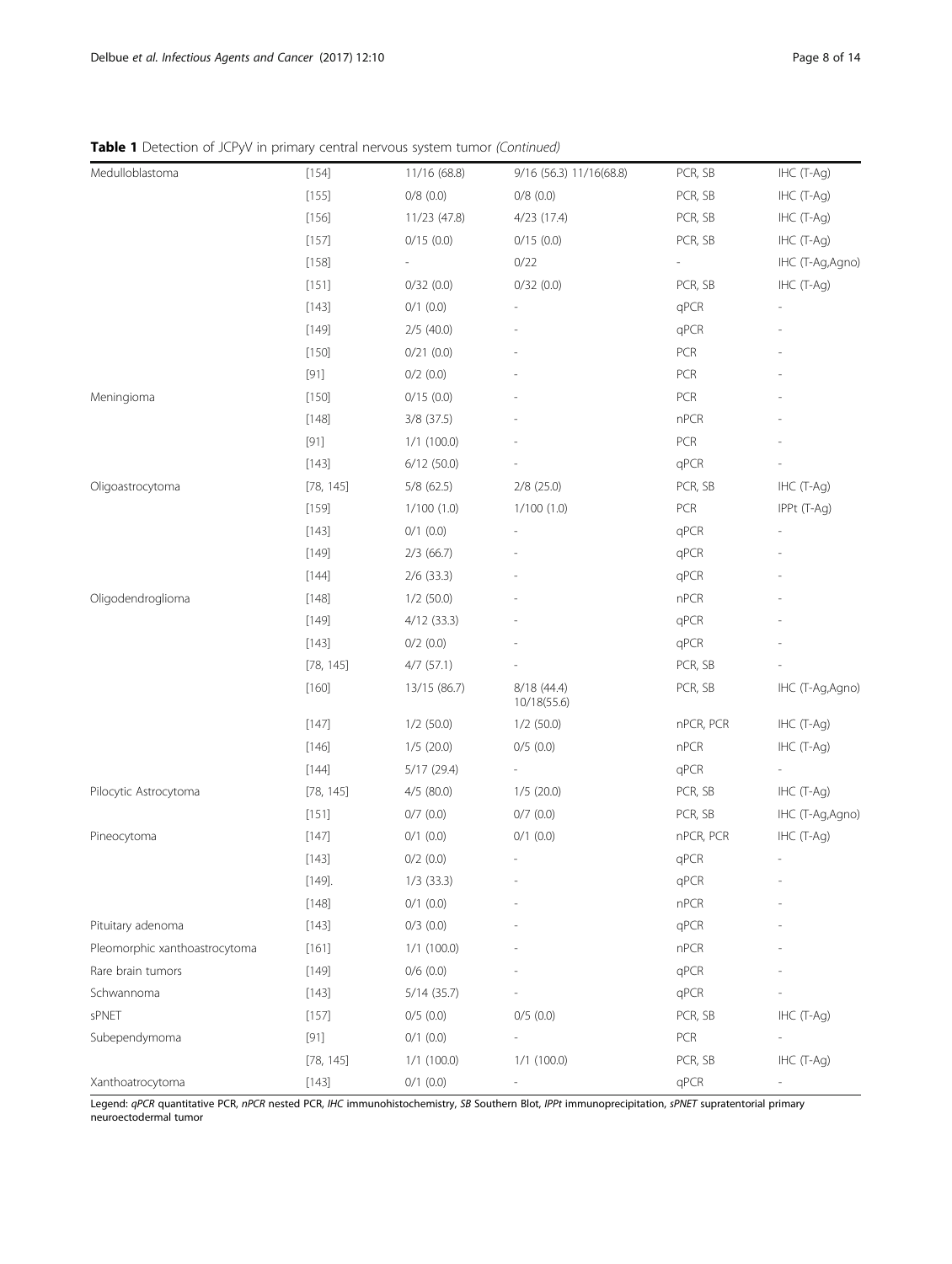Overall, 18 different studies evaluated the presence of JCPyV in colorectal cancer, including studies that were aimed to identify only the viral genomic sequences or both viral genomic sequences and viral protein expression.

The first paper was published in 1999 by Laghi and colleagues and reported the presence of the T-Ag genomic sequence in 12 tissues samples out of 46 analyzed tissues (23 pairs of normal colorectal epithelium and adjacent cancers). The authors also showed that larger number of viral copies was present in cancer cells than in nonneoplastic colon cells [[110](#page-12-0)]. The same research group also demonstrated some years later that 81.2% of normal colonic tissues and 70.6% of normal tissues from the upper gastrointestinal tract contained the T-Ag DNA sequences [[104](#page-12-0)]. The presence of the JCPyV genome was confirmed by Enam and colleagues, who found 22 out of 27 tissues of malignant tumors of the large intestine positive for the presence of the T-Ag DNA; the expression of the oncogenic proteins T-Ag and Agnoprotein was observed only in 14 of these samples [\[46](#page-11-0)]. In adenomatous polyps of the colon, that are premalignant lesions, JCPyV T-Ag DNA sequences were found to be frequently present (82%), and T-Ag was found to be expressed specifically in the nuclei of 16% of these samples [\[109\]](#page-12-0).

The remaining 14 studies evaluated the presence of JCPyV in colorectal cancer cases and controls. Eleven of them were extensively reviewed by Chen and colleagues in 2015 [[118](#page-12-0)]. Additionally, a new case–control study was published in 2015, regarding JCPyV DNA in immunocompetent colorectal patients from Tunisia [[117\]](#page-12-0). The remaining two studies focused on immunosuppressed patients and will be analyzed later [[122, 123\]](#page-13-0).

Taken together, ten papers reported the data obtained by the employment of Polymerase Chain Reaction (PCR), nested-PCR or quantitative PCR for the search of viral genomic sequences in a total of 746 colorectal cancer tissues and of 828 normal tissues (both adjacent noncancerous or tissues from healthy controls). Overall, 256/746 (34.3%) colorectal cancer tissues and 120/ 828(14.5%) were positive for the presence of the JCPyV genome [[112](#page-12-0), [115](#page-12-0), [124](#page-13-0)–[129](#page-13-0)]. Additionally 240 adenoma tissues were analyzed and compared with 257 normal tissues from healthy controls: JCPyV DNA was found in 77 adenoma (32.1%) and 48 normal (18.7%) tissues, respectively (Table [2](#page-9-0)) [[115](#page-12-0), [127, 128](#page-13-0)]. The expression of the JCPyV proteins was analyzed only in 4 studies [[126](#page-13-0), [130](#page-13-0)–[132\]](#page-13-0) and it has been observed that the early T-Ag protein was present in 9 out of 172 (5.2%) colorectal cancer or adenoma tissues and in 7 out of 38 (18.4%) adjacent noncancerous tissues or normal tissues from healthy controls (Table [3](#page-9-0)). Rollison and colleagues and Lundstig and colleagues collected blood samples from colorectal patients, and healthy controls and found a total of 210 (41.3%), and 179 (38.4%) seropositive subjects out of 509 colorectal patients, and 466 and healthy subjects (Table [3](#page-9-0)) [[130](#page-13-0), [131](#page-13-0)].

Interestingly, Selgrad and colleagues [[122](#page-13-0)] and Boltin and colleagues [[133](#page-13-0)] highlighted the important issue of JCPyV infection in the gastrointestinal tract in immunosuppressed patients. In particular, Selgrad and colleagues focused their attention on liver transplant patients who developed colorectal neoplasia and they showed that both the viral genome and early protein were present in higher percentage in colorectal mucosa and adenoma tissues from transplant patients than in non transplant patients. The hypothesis that has been formulated based on this finding was that the use of immunosuppressive agents may contribute in the reactivation of the virus and that the expression of T-Ag may represent a risk for the developing of neoplasia in immunosuppression conditions [\[122](#page-13-0)]. Similarly, Boltin and colleagues reported that JCPyV T-Ag DNA was more prevalent in the upper and lower gastrointestinal mucosa of 38 immunosuppressed patients than in the gastrointestinal mucosa of 48 immunocompetent subjects, possibly indicating that the virus resides in these patients. This may account for the higher prevalence of gastrointestinal carcinomas in immunosuppressed patients.

A very innovative starting point for the next research studies on the association between JCPyV and colorectal cancer comes from a recent publication, reporting that JCPyV specific miR-J1-5p miRNA could be used as a potential biomarker for viral infection in colorectal patients, since JCPyV miRNA lower expression was showed in the stools from patients with colorectal cancer, compared to healthy subjects [[134\]](#page-13-0). However, the role of JCPyV miRNA in the development of the neoplasia remains to be elucidated.

Taken together, these reports demonstrated the presence of both JCPyV genome and proteins in tumor tissues, but also in the normal adjacent part or in normal colorectal mucosa and only in two studies the JCPyV prevalence was significantly higher in patients than in controls [\[112,](#page-12-0) [124](#page-13-0)]. Consequently, it is not possible yet to affirm whether JCPyV should be considered as an etiological cofactor, a risk factor or a simple bystander in the development of colorectal cancer. To this regard, Coelho and colleagues hypothesized that JCPyV might participate in different steps of the colorectal carcinogenesis: its latency might favor a transient inflammatory reaction, generating a microenvironment rich in cytokines, which can promote the expansion of transformed cells; the binding between T-Ag, Agnoprotein and several cell proteins might induce genetic instability, that can drive to irreversible genetic damages. The mechanism employed by JCPyV for inducing tumorigenesis might be the "hit and run", where PyV infection is associated with the early stages of tumorigenesis, but is not needed for the progression of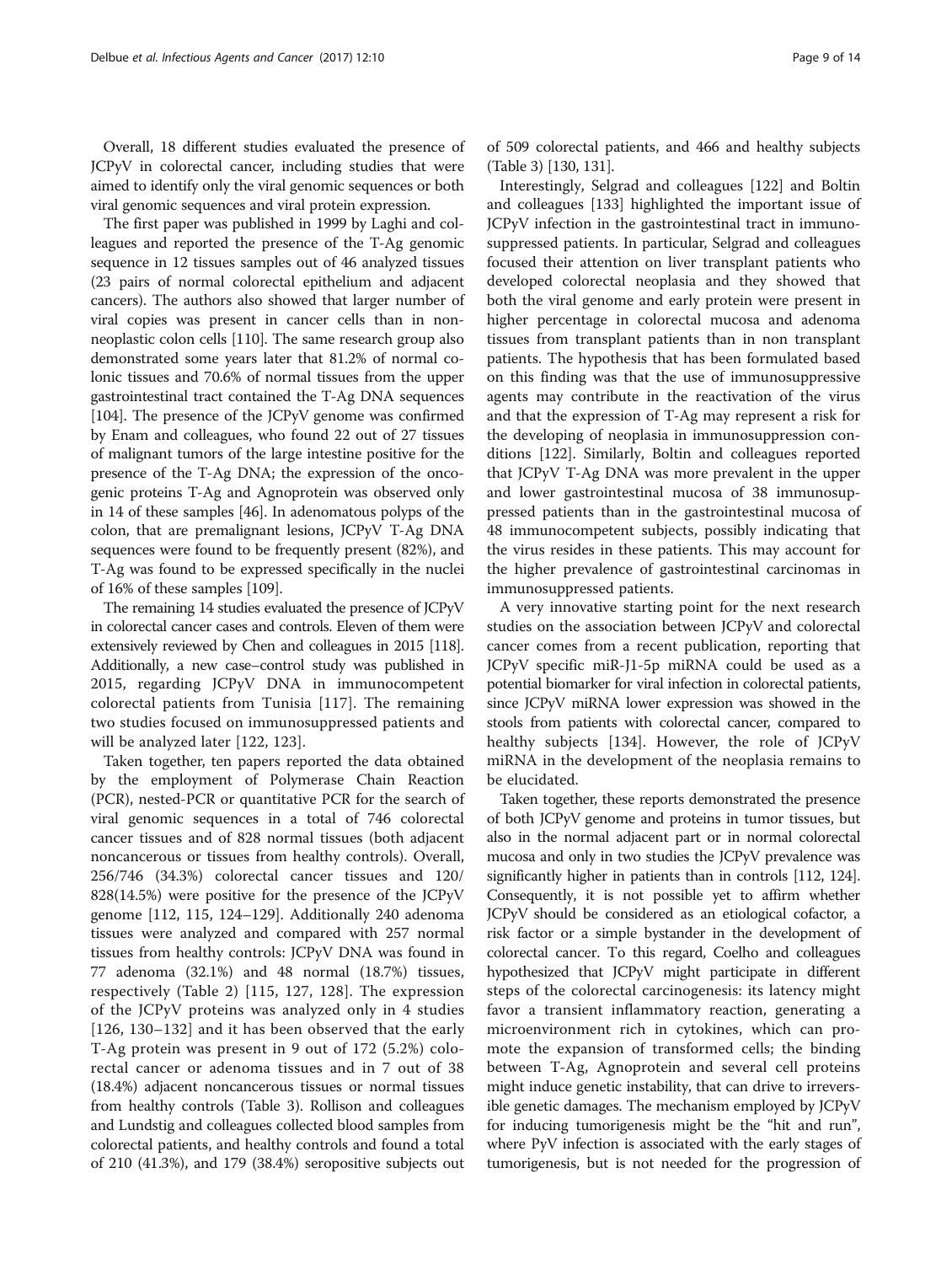| Reference | Positive cases/total<br>cases (%)<br>Type of Sample | Positive controls/total<br>controls (%)<br>Type of Sample |
|-----------|-----------------------------------------------------|-----------------------------------------------------------|
| [125]     | 0/233(0%)<br>CRC tumor tissue                       | 1/233 (0.4%)<br>Adjacent noncancerous<br>tissue           |
| $[128]$   | 49/80 (61.3%)<br>CRC tumor tissue                   | 6/20 (30.0%)<br>Healthy tissue                            |
|           | 15/25 (60.0%)<br>Adenoma tissue                     |                                                           |
| [115]     | 6/23 (26.1%)<br>CRC tumor tissue                    | $0/20(0\%)$<br>Healthy tissue                             |
|           | 1/21 (4.8%)<br>Adenoma tissue                       |                                                           |
| $[126]$   | 15/18 (8.3%)<br>CRC tumor tissue                    | 13/16 (81.2%)<br>Adjacent noncancerous<br>tissue          |
| [112]     | 19/22 (86.4%)<br>CRC tumor tissue                   | 0/22 (0.0%)<br>Adjacent noncancerous<br>tissue            |
| [129]     | $0/94(0.0\%)$<br>Adenoma tissue                     | 0/91 (0.0%)<br>Healthy tissue                             |
| $[124]$   | 56/137 (40.9%)<br>CRC tumor tissue                  | 34/137 (24.8%)<br>Adjacent noncancerous<br>tissue         |
|           |                                                     | 11/80 (13.8%)<br>Healthy tissue                           |
| [127]     | 12/14 (85.7%)<br><b>CRC</b> tumor tissue            | 40/100 (40.0%)<br>Healthy tissue                          |
|           | 55/60 (91.7%)<br>Adenoma tissue                     |                                                           |
| [132]     | 38/114 (33.3%)<br>CRC glandular/stromal<br>tissue   | 2/20 (10%)<br>Healthy glandular/stromal<br>tissue         |
|           | 6/40 (15.0%)<br>Adenoma glandular/stromal<br>tissue |                                                           |
| [117]     | 61/105 (58.1%)<br><b>CRC</b> tumor tissue           | 13/89 (14.6%)<br>Adjacent noncancerous<br>tissue          |

<span id="page-9-0"></span>Table 2 Studies comparing JCPyV DNA prevalence between cases and controls

the disease, and this could explain why JCPyV genome/proteins were not always detected in the tumor tissues [[135](#page-13-0)].

## Conclusions

Almost one fifth of human cancers worldwide are associated with infectious agents, either bacteria or viruses, and this makes the potential association between infections and tumors a relevant research issue. It is well assessed that the exposure to some viruses, such as Human Papillomavirus [[136\]](#page-13-0), Hepatitis B Virus [\[137](#page-13-0)], Human T leukemia virus [[138\]](#page-13-0) and MCPyV [[1](#page-10-0)], can trigger the development of cervical carcinoma, liver carcinoma, leukemia and MCC, respectively. In this article, we have reviewed data

| Reference | Positive cases/total<br>cases $(\%)$<br>Type of Sample  | Positive controls/total<br>controls (%)<br>Type of Sample |  |  |
|-----------|---------------------------------------------------------|-----------------------------------------------------------|--|--|
| [126]     | 9/18 (50.0%)<br>CRC tumor tissue                        | 7/18 (38.9%)<br>Adjacent noncancerous<br>tissue           |  |  |
| [132]     | $0/114(0.0\%)$<br>CRC glandular/stromal tissue          | $0/20(0.0\%)$<br>Healthy glandular/stromal                |  |  |
|           | $0/40$ $(0.0\%)$<br>Adenoma glandular/stromal<br>tissue | tissue                                                    |  |  |
| [131]     | 152/386 (39.4%)<br>CRC patient's blood                  | 168/386 (43.5%)<br>Healthy subject's blood                |  |  |
| [130]     | 58/123 (47.2%)<br>CRC patient's blood                   | 11/80 (13.8%)<br>Healthy subject's blood                  |  |  |

Table 3 Studies comparing JCPyV protein prevalence between cases and controls

concerning the possible link between JCPyV with CNS tumors and colorectal cancer.

Some of the biological features of JCPyV makes it a fully compatible candidate as risk factor of human tumors, because (a) it is usually acquired early in life; (b) it establishes a persistent infection in the host; (c) it encodes oncoproteins that interfere with tumor suppressors pathways, thus altering the normal progression of cell cycle; (d) it causes cancer in laboratory animals, and (e) viral sequences are often detected in human tumors. However, some other characteristics are not consistent with the known pattern of viral oncogenesis: it is ubiquitous in the human population and its genome/proteins can be easily detected in biological samples from healthy individuals; the length of infection is not determinable, since the primary infection is asymptomatic. In addition, it is well known that environmental and/or host cofactors could modulate the tumor pathogenesis, where viral infections could play a trigger role in the first step of transformation mechanism.

Some guidelines have been provided in order to prove cancer causation by a viral infection. JCPyV should have all the following requirements for being definitely associated to the development of CNS tumors and colon cancer: (a) the presence of its genome/proteins should be higher in cases than in controls; (b) the infection should always precede the disease symptoms; (c) the virus should have a highest prevalence in the geographical area where there is a highest prevalence of the tumor; (d) the virus should be able to transform human cell in vitro and to induce cancer in animal models [[139, 140](#page-13-0)]. While JCPyV fulfills the second and the last criteria, it is difficult to apply the other two criteria to JCPyV: in fact it is ubiquitous in nature, but only a limited fraction of infected subjects develops disease; in addition, a variable time occurs between infection and the development of a cancer,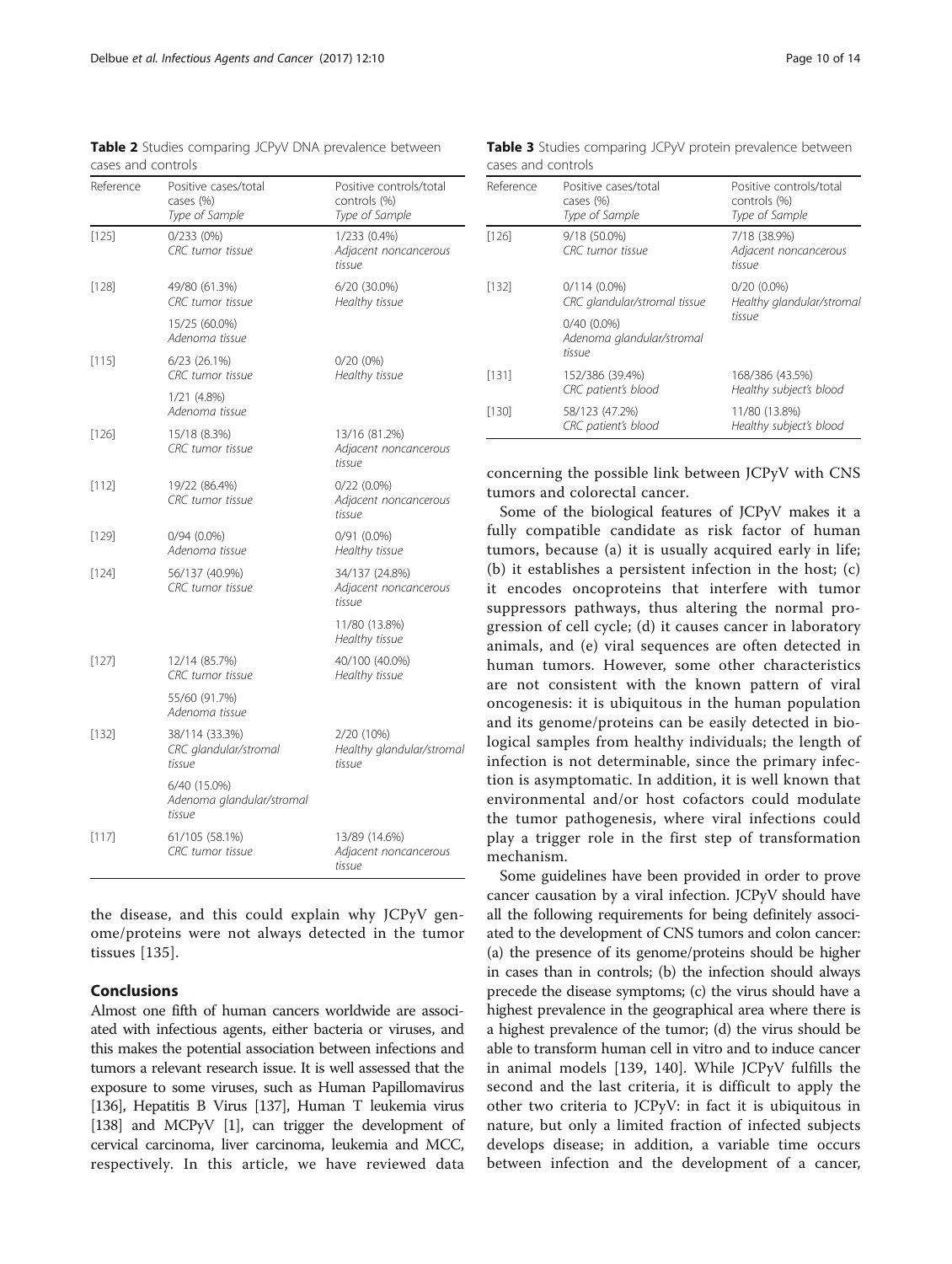<span id="page-10-0"></span>making markers of exposure difficult to evaluate along the carcinogenic process [[141\]](#page-13-0). Moreover, these criteria do not consider that some viruses, such as, probably, JCPyV may employ an "hit and run" oncogenic mechanism, where the virus induces cell transformation and, subsequently, is silenced or even lost during tumor progression [[142](#page-13-0)].

At the light of all these observations, a causative role of JCPyV in human cancers is still to be defined, but, despite the "inadequate evidence of carcinogenicity in humans", the WHO International Agency for Cancer Research Monograph Working Group decided to classify JCPyV as "possibly carcinogenic to humans", belonging to group 2B, on the basis of the "sufficient evidence in experimental animals" [3]. Since the presence of JCPyV has been demonstrated in multiple human tumor tissues, it is reasonable to hypothesize that it could play a role as relevant cofactor in human tumorigenesis.

Therefore, only further solid, clear-cut epidemiologic, histopathologic and DNA evidence will ultimately settle this urgent issue and will help to answer the still unsolved question: "Does JCPyV cause tumors in the human population?" When a complete understanding is reached, a vaccination approach for the prevention of JCPyV infection may be proposed, based to the fact that JCPyV infection is acquired early in life and that, besides its possible transforming ability, this virus causes PML, a disease with no available and specific treatment.

#### Abbreviations

aa: Amino acids; BKPyV: Human Polyomavirus BK; CNS: Central nervous system; hPyVs: Human polyomaviruses; HRR: Homologous-recombinationdirected DNA repair; IGF-1R: Insulin Growth Factor-I receptor; IRS-1: Insulin receptor substrate 1; JCPyV: Human Polyomavirus JC; MAPK: Mitogenactivated protein kinase; MCC: Merkel cell carcinoma; MCPyV: Merkel cell PyV; miRNA: microRNA; mRNA: messenger RNA; NCCR: Non-coding control region; NF2: Neurofibromatosis type 2; NHEJ: Nonhomologous endjoining; OBD: Origin-Binding Domain; ori: Origin of replication; PCR: Polymerase chain reaction; PML: Progressive Multifocal Leukoencephalopathy; T-Ag: Large tumor antigen; t-Ag: Small tumor antigen; VP1, VP2, VP3: Viral Protein 1, 2, and 3

#### Acknowledgements

We would like to thank Dr. Sonia Villani and Mrs. Rosalia Ticozzi for the technical support.

#### Funding

The Authors declare no study sponsors involvement in the study design, in the collection, analysis and interpretation of data, in the writing of the manuscript and in the decision to submit the manuscript for publication.

#### Availability of data and materials

Availability of data and materials.

#### Authors' contributions

SD acquired the data; SD drafted the article and contributed to conception and design; MC and PF contributed to critical revision for important intellectual content; all authors approved the final version to be published.

#### Competing interests

The authors declare that they have no competing interests.

#### Consent for publication

Not applicable.

#### Ethics approval and consent to participate Not applicable.

#### Author details

<sup>1</sup>Department of Biomedical, Surgical and Dental Sciences, University of Milano, Via Pascal, 36-20133 Milan, Italy. <sup>2</sup>Department of Medical Sciences University of Trieste, Trieste, Italy. <sup>3</sup>Institute for Maternal and Child Health-IRCCS "Burlo Garofolo", 34137 Trieste, Italy. <sup>4</sup>Istituto Clinico Città Studi, Milan, Italy.

#### Received: 22 December 2016 Accepted: 24 January 2017 Published online: 03 February 2017

#### References

- 1. Feng H, Shuda M, Chang Y, Moore PS. Clonal integration of a polyomavirus in human Merkel cell carcinoma. Science. 2008;319:1096–100.
- 2. Walker DL, Padgett BL, ZuRhein GM, Albert AE, Marsh RF. Human papovavirus (JC): induction of brain tumors in hamsters. Science. 1973;181:674–6.
- 3. Bouvard V, Baan RA, Grosse Y, Lauby-Secretan B, El Ghissassi F, Benbrahim-Tallaa L, Guha N, Straif K. Carcinogenicity of malaria and of some polyomaviruses. Lancet Oncol. 2012;13:339–40.
- 4. Padgett BL, Walker DL, ZuRhein GM, Eckroade RJ, Dessel BH. Cultivation of papova-like virus from human brain with progressive multifocal leucoencephalopathy. Lancet. 1971;1:1257–60.
- 5. Elia F, Villani S, Ambrogi F, Signorini L, Dallari S, Binda S, Primache V, Pellegrinelli L, Ferrante P, Delbue S. JC virus infection is acquired very early in life: evidence from a longitudinal serological study. J Neurovirol. 2016. [Epub ahead of print] PubMed PMID: 27538993.
- 6. White MK, Gordon J, Khalili K. The rapidly expanding family of human polyomaviruses: recent developments in understanding their life cycle and role in human pathology. PLoS Pathog. 2013;9:e1003206.
- 7. Kean JM, Rao S, Wang M, Garcea RL. Seroepidemiology of human polyomaviruses. PLoS Pathog. 2009;5:e1000363.
- 8. Arthur RR, Shah KV. Occurrence and significance of papovaviruses BK and JC in the urine. Prog Med Virol. 1989;36:42–61.
- 9. Monaco MC, Jensen PN, Hou J, Durham LC, Major EO. Detection of JC virus DNA in human tonsil tissue: evidence for site of initial viral infection. J Virol. 1998;72:9918–23.
- 10. Doerries K. Human polyomavirus JC and BK persistent infection. Adv Exp Med Biol. 2006;577:102–16.
- 11. Dorries K, Sbiera S, Drews K, Arendt G, Eggers C, Dorries R. Association of human polyomavirus JC with peripheral blood of immunoimpaired and healthy individuals. J Neurovirol. 2003;9 Suppl 1:81–7.
- 12. White MK, Khalili K. Pathogenesis of progressive multifocal leukoencephalopathy– revisited. J Infect Dis. 2011;203:578–86.
- 13. Imperiale MJ. Oncogenic transformation by the human polyomaviruses. Oncogene. 2001;20:7917–23.
- 14. Ferenczy MW, Marshall LJ, Nelson CD, Atwood WJ, Nath A, Khalili K, Major EO. Molecular biology, epidemiology, and pathogenesis of progressive multifocal leukoencephalopathy, the JC virus-induced demyelinating disease of the human brain. Clin Microbiol Rev. 2012;25:471–506.
- 15. Eash S, Manley K, Gasparovic M, Querbes W, Atwood WJ. The human polyomaviruses. Cell Mol Life Sci. 2006;63:865–76.
- 16. Khalili K, White MK. Human demyelinating disease and the polyomavirus JCV. Mult Scler. 2006;12:133–42.
- 17. Trowbridge PW, Frisque RJ. Identification of three new JC virus proteins generated by alternative splicing of the early viral mRNA. J Neurovirol. 1995; 1:195–206.
- 18. Frisque RJ. Structure and function of JC virus T' proteins. J Neurovirol. 2001; 7:293–7.
- 19. Lee W, Langhoff E. Polyomavirus in human cancer development. Adv Exp Med Biol. 2006;577:310–8.
- 20. Khalili K, White MK, Sawa H, Nagashima K, Safak M. The agnoprotein of polyomaviruses: a multifunctional auxiliary protein. J Cell Physiol. 2005;204:1–7.
- 21. Seo GJ, Fink LH, O'Hara B, Atwood WJ, Sullivan CS. Evolutionarily conserved function of a viral microRNA. J Virol. 2008;82:9823–8.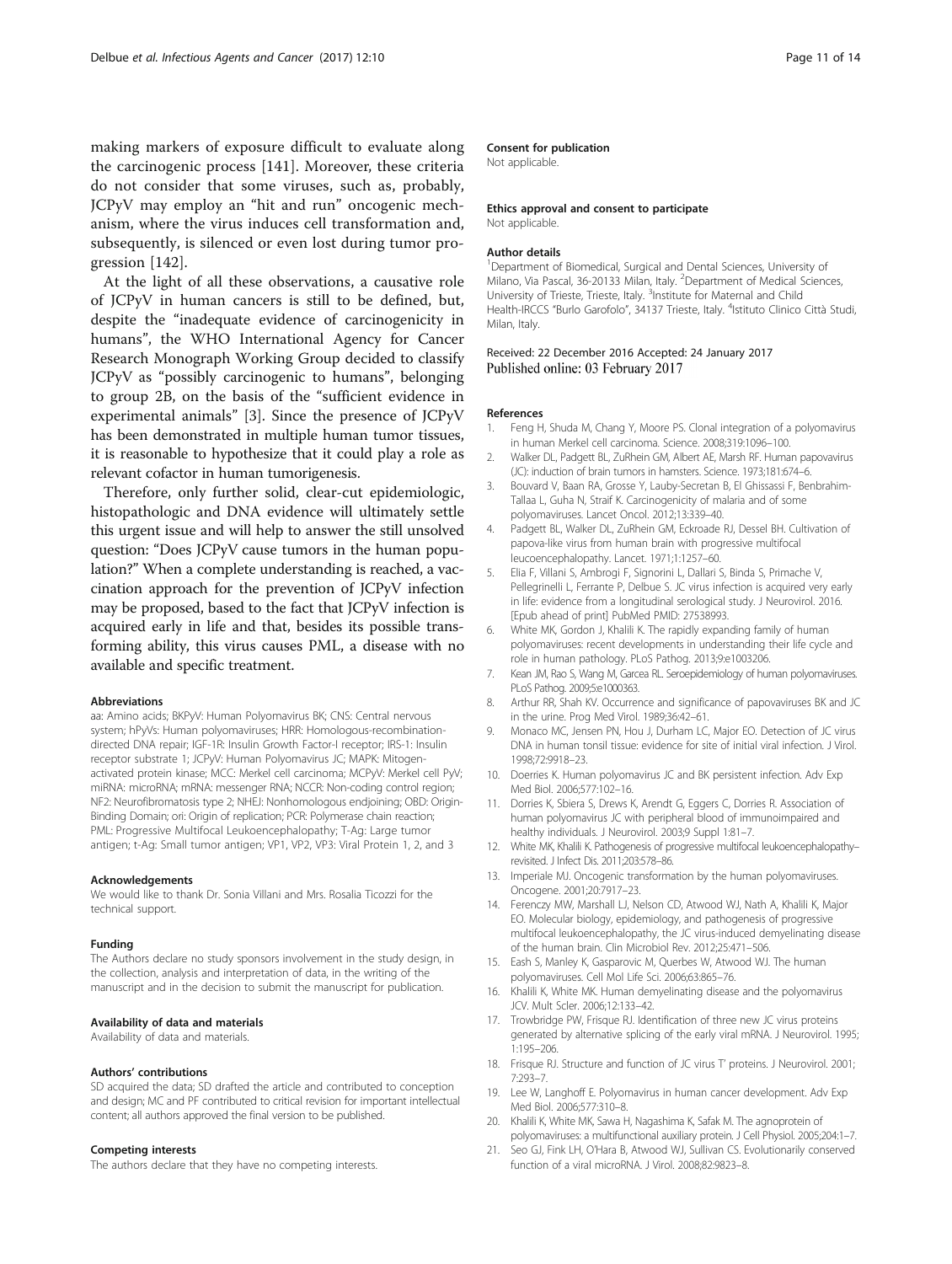- <span id="page-11-0"></span>22. Liu CK, Wei G, Atwood WJ. Infection of glial cells by the human polyomavirus JC is mediated by an N-linked glycoprotein containing terminal alpha(2–6)-linked sialic acids. J Virol. 1998;72:4643–9.
- 23. Elphick GF, Querbes W, Jordan JA, Gee GV, Eash S, Manley K, Dugan A Stanifer M, Bhatnagar A, Kroeze WK, et al. The human polyomavirus, JCV, uses serotonin receptors to infect cells. Science. 2004;306:1380–3.
- 24. Maginnis MS, Haley SA, Gee GV, Atwood WJ. Role of N-linked glycosylation of the 5-HT2A receptor in JC virus infection. J Virol. 2010;84:9677–84.
- 25. Querbes W, Benmerah A, Tosoni D, Di Fiore PP, Atwood WJ. A JC virusinduced signal is required for infection of glial cells by a clathrin- and eps15-dependent pathway. J Virol. 2004;78:250–6.
- 26. Melendy T, Stillman B. An interaction between replication protein A and SV40 T antigen appears essential for primosome assembly during SV40 DNA replication. J Biol Chem. 1993;268:3389–95.
- 27. Boothpur R, Brennan DC. Human polyoma viruses and disease with emphasis on clinical BK and JC. J Clin Virol. 2010;47:306–12.
- 28. White MK, Khalili K. Polyomaviruses and human cancer: molecular mechanisms underlying patterns of tumorigenesis. Virology. 2004;324:1–16.
- 29. Moens U, Van Ghelue M, Johannessen M. Oncogenic potentials of the human polyomavirus regulatory proteins. Cell Mol Life Sci. 2007;64:1656–78.
- 30. Moens U, Van Ghelue M, Ehlers B. Are human polyomaviruses co-factors for cancers induced by other oncoviruses? Rev Med Virol. 2014;24:343–60.
- 31. Bollag B, Prins C, Snyder EL, Frisque RJ. Purified JC virus T and T' proteins differentially interact with the retinoblastoma family of tumor suppressor proteins. Virology. 2000;274:165–78.
- 32. DeCaprio JA, Ludlow JW, Figge J, Shew JY, Huang CM, Lee WH, Marsilio E, Paucha E, Livingston DM. SV40 large tumor antigen forms a specific complex with the product of the retinoblastoma susceptibility gene. Cell. 1988;54:275–83.
- 33. Felsani A, Mileo AM, Paggi MG. Retinoblastoma family proteins as key targets of the small DNA virus oncoproteins. Oncogene. 2006;25:5277–85.
- 34. Dyson N, Bernards R, Friend SH, Gooding LR, Hassell JA, Major EO, Pipas JM, Vandyke T, Harlow E. Large T antigens of many polyomaviruses are able to form complexes with the retinoblastoma protein. J Virol. 1990;64:1353–6.
- 35. Ludlow JW, Skuse GR. Viral oncoprotein binding to pRB, p107, p130, and p300. Virus Res. 1995;35:113–21.
- 36. Harris KF, Christensen JB, Radany EH, Imperiale MJ. Novel mechanisms of E2F induction by BK virus large-T antigen: requirement of both the pRbbinding and the J domains. Mol Cell Biol. 1998;18:1746–56.
- 37. White MK, Khalili K. Interaction of retinoblastoma protein family members with large T-antigen of primate polyomaviruses. Oncogene. 2006;25:5286–93.
- 38. Sullivan CS, Pipas JM. T antigens of simian virus 40: molecular chaperones for viral replication and tumorigenesis. Microbiol Mol Biol Rev. 2002;66:179–202.
- 39. Craig EA, Huang P, Aron R, Andrew A. The diverse roles of J-proteins, the obligate Hsp70 co-chaperone. Rev Physiol Biochem Pharmacol. 2006;156:1–21.
- 40. Dyson N, Buchkovich K, Whyte P, Harlow E. The cellular 107 K protein that binds to adenovirus E1A also associates with the large T antigens of SV40 and JC virus. Cell. 1989;58:249–55.
- 41. An P, Saenz Robles MT, Pipas JM. Large T antigens of polyomaviruses: amazing molecular machines. Annu Rev Microbiol. 2012;66:213–36.
- 42. Sharma AK, Kumar G. A 53 kDa protein binds to the negative regulatory region of JC virus early promoter. FEBS Lett. 1991;281:272–4.
- 43. Bollag B, Chuke WF, Frisque RJ. Hybrid genomes of the polyomaviruses JC virus, BK virus, and simian virus 40: identification of sequences important for efficient transformation. J Virol. 1989;63:863–72.
- 44. Vogelstein B, Lane D, Levine AJ. Surfing the p53 network. Nature. 2000;408: 307–10.
- 45. Lassak A, Del Valle L, Peruzzi F, Wang JY, Enam S, Croul S, Khalili K, Reiss K. Insulin receptor substrate 1 translocation to the nucleus by the human JC virus T-antigen. J Biol Chem. 2002;277:17231–8.
- 46. Enam S, Del Valle L, Lara C, Gan DD, Ortiz-Hidalgo C, Palazzo JP, Khalili K. Association of human polyomavirus JCV with colon cancer: evidence for interaction of viral T-antigen and beta-catenin. Cancer Res. 2002;62:7093–101.
- 47. Gan DD, Khalili K. Interaction between JCV large T-antigen and beta-catenin. Oncogene. 2004;23:483–90.
- 48. Shollar D, Del Valle L, Khalili K, Otte J, Gordon J. JCV T-antigen interacts with the neurofibromatosis type 2 gene product in a transgenic mouse model of malignant peripheral nerve sheath tumors. Oncogene. 2004;23:5459–67.
- 49. Piña-Oviedo S, Urbanska K, Radhakrishnan S, Sweet T, Reiss K, Khalili K, Del Valle L. Effects of JC virus infection on anti-apoptotic protein survivin in progressive multifocal leukoencephalopathy. Am J Pathol. 2007;170:1291–304.
- 50. Trojanek J, Croul S, Ho T, Wang JY, Darbinyan A, Nowicki M, Del Valle L, Skorski T, Khalili K, Reiss K. T-antigen of the human polyomavirus JC attenuates faithful DNA repair by forcing nuclear interaction between IRS-1 and Rad51. J Cell Physiol. 2006;206:35–46.
- 51. Davies AA, Masson JY, McIlwraith MJ, Stasiak AZ, Stasiak A, Venkitaraman AR, West SC. Role of BRCA2 in control of the RAD51 recombination and DNA repair protein. Mol Cell. 2001;7:273–82.
- 52. Reiss K, Del Valle L, Lassak A, Trojanek J. Nuclear IRS-1 and cancer. J Cell Physiol. 2012;227:2992–3000.
- 53. Reya T, Clevers H. Wnt signalling in stem cells and cancer. Nature. 2005;434: 843–50.
- 54. Moon RT, Gough NR. Beyond canonical: the Wnt and β-catenin story. Sci Signal. 2016;9(422):eg5.
- 55. Gan DD, Reiss K, Carrill T, Del Valle L, Croul S, Giordano A, Fishman P, Khalili K. Involvement of Wnt signaling pathway in murine medulloblastoma induced by human neurotropic JC virus. Oncogene. 2001;20:4864–70.
- 56. Beltrami S, Branchetti E, Sariyer IK, Otte J, Weaver M, Gordon J. Neurofibromatosis type 2 tumor suppressor protein, NF2, induces proteasome-mediated degradation of JC virus T-antigen in human glioblastoma. PLoS One. 2013;8:e53447.
- 57. Gualco E, Urbanska K, Perez-Liz G, Sweet T, Peruzzi F, Reiss K, Del Valle L. IGF-IR-dependent expression of Survivin is required for T-antigen-mediated protection from apoptosis and proliferation of neural progenitors. Cell Death Differ. 2010;17:439–51.
- 58. Ricciardiello L, Baglioni M, Giovannini C, Pariali M, Cenacchi G, Ripalti A, Landini MP, Sawa H, Nagashima K, Frisque RJ, et al. Induction of chromosomal instability in colonic cells by the human polyomavirus JC virus. Cancer Res. 2003;63:7256–62.
- 59. Trabanelli C, Corallini A, Gruppioni R, Sensi A, Bonfatti A, Campioni D, Merlin M, Calza N, Possati L, Barbanti-Brodano G. Chromosomal aberrations induced by BK virus T antigen in human fibroblasts. Virology. 1998;243:492–6.
- 60. Bollag B, Kilpatrick LH, Tyagarajan SK, Tevethia MJ, Frisque RJ. JC virus T'135, T'136 and T'165 proteins interact with cellular p107 and p130 in vivo and influence viral transformation potential. J Neurovirol. 2006;12:428–42.
- Sáenz-Robles MT, Sullivan CS, Pipas JM. Transforming functions of Simian Virus 40. Oncogene. 2001;20:7899–907.
- 62. Chang LS, Pan S, Pater MM, Di Mayorca G. Differential requirement for SV40 early genes in immortalization and transformation of primary rat and human embryonic cells. Virology. 1985;146:246–61.
- 63. Fahrbach KM, Katzman RB, Rundell K. Role of SV40 ST antigen in the persistent infection of mesothelial cells. Virology. 2008;370:255–63.
- 64. Bollag B, Hofstetter CA, Reviriego-Mendoza MM, Frisque RJ. JC virus small T antigen binds phosphatase PP2A and Rb family proteins and is required for efficient viral DNA replication activity. PLoS One. 2010;5:e10606.
- 65. Sariyer IK, Khalili K, Safak M. Dephosphorylation of JC virus agnoprotein by protein phosphatase 2A: inhibition by small t antigen. Virology. 2008;375:464–79.
- 66. Fiers W, Contreras R, Haegemann G, Rogiers R, Van de Voorde A, Van Heuverswyn H, Van Herreweghe J, Volckaert G, Ysebaert M. Complete nucleotide sequence of SV40 DNA. Nature. 1978;273:113–20.
- 67. Sariyer IK, Akan I, Palermo V, Gordon J, Khalili K, Safak M. Phosphorylation mutants of JC virus agnoprotein are unable to sustain the viral infection cycle. J Virol. 2006;80:3893–903.
- Safak M, Barrucco R, Darbinyan A, Okada Y, Nagashima K, Khalili K. Interaction of JC virus agno protein with T antigen modulates transcription and replication of the viral genome in glial cells. J Virol. 2001;75:1476–86.
- 69. Safak M, Sadowska B, Barrucco R, Khalili K. Functional interaction between JC virus late regulatory agnoprotein and cellular Y-box binding transcription factor, YB-1. J Virol. 2002;76:3828–38.
- 70. Suzuki T, Okada Y, Semba S, Orba Y, Yamanouchi S, Endo S, Tanaka S, Fujita T, Kuroda S, Nagashima K, Sawa H. Identification of FEZ1 as a protein that interacts with JC virus agnoprotein and microtubules: role of agnoproteininduced dissociation of FEZ1 from microtubules in viral propagation. J Biol Chem. 2005;280:24948–56.
- 71. Suzuki T, Semba S, Sunden Y, Orba Y, Kobayashi S, Nagashima K, Kimura T, Hasegawa H, Sawa H. Role of JC virus agnoprotein in virion formation. Microbiol Immunol. 2012;56:639–46.
- 72. Suzuki T, Orba Y, Makino Y, Okada Y, Sunden Y, Hasegawa H, Hall WW, Sawa H. Viroporin activity of the JC polyomavirus is regulated by interactions with the adaptor protein complex 3. Proc Natl Acad Sci U S A. 2013;110:18668–73.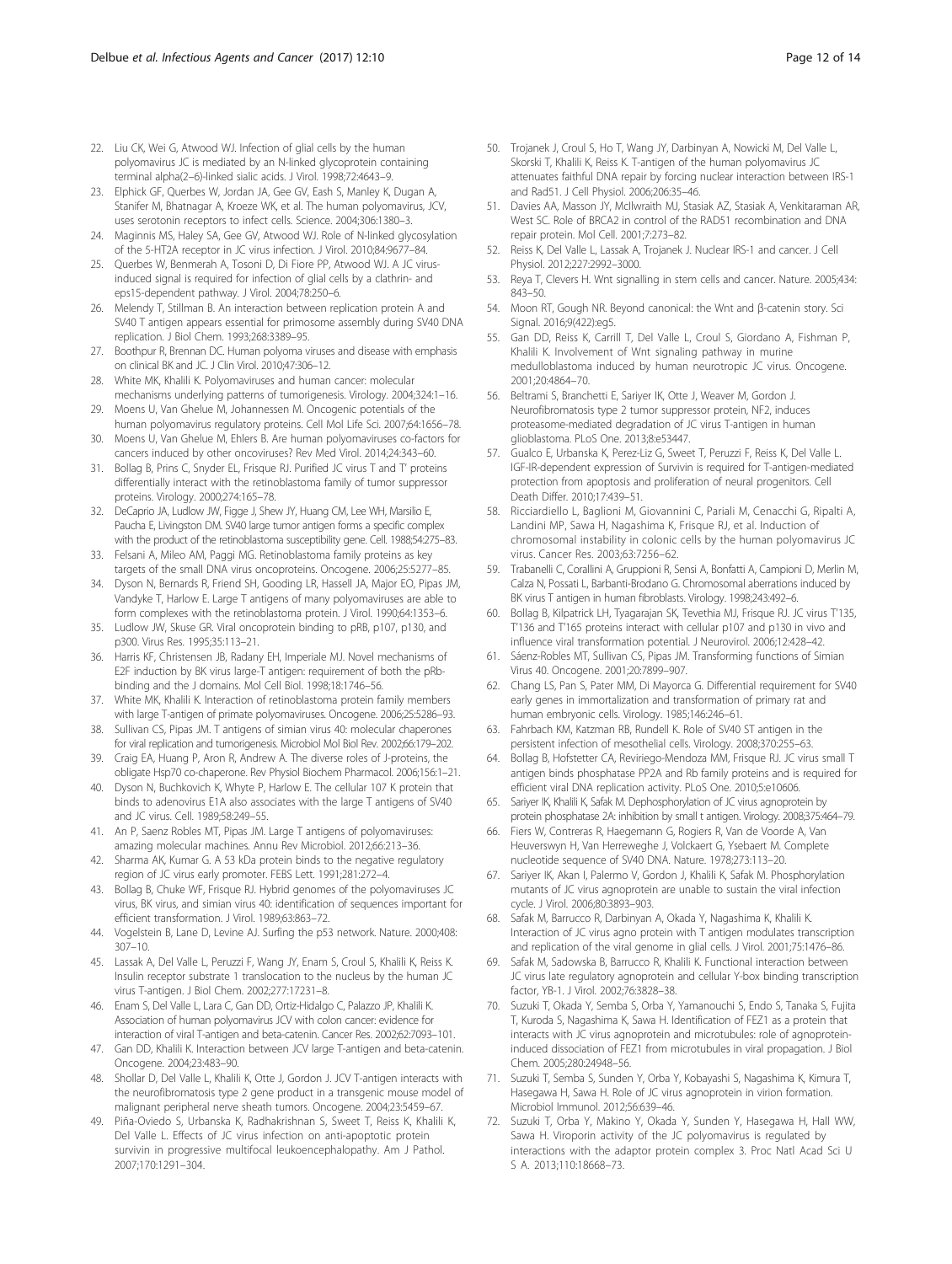- <span id="page-12-0"></span>73. Darbinyan A, Darbinian N, Safak M, Radhakrishnan S, Giordano A, Khalili K. Evidence for dysregulation of cell cycle by human polyomavirus, JCV, late auxiliary protein. Oncogene. 2002;21:5574–81.
- 74. Darbinyan A, Siddiqui KM, Slonina D, Darbinian N, Amini S, White MK, Khalili K. Role of JC virus agnoprotein in DNA repair. J Virol. 2004;78:8593–600.
- 75. Saribas AS, Coric P, Hamazaspyan A, Davis W, Axman R, White MK, Abou-Gharbia M, Childers W, Condra JH, Bouaziz S, Safak M. Emerging from the unknown: structural and functional features of agnoprotein of polyomaviruses. J Cell Physiol. 2016;231:2115–27.
- 76. Zu Rhein GM. Studies of JC virus-induced nervous system tumors in the Syrian hamster: a review. Prog Clin Biol Res. 1983;105:205–21.
- 77. Zu Rhein GM, Varakis JN. Perinatal induction of medulloblastomas in Syrian golden hamsters by a human polyoma virus (JC). Natl Cancer Inst Monogr. 1979;(51):205–8.
- 78. Del Valle L, Baehring J, Lorenzana C, Giordano A, Khalili K, Croul S. Expression of a human polyomavirus oncoprotein and tumour suppressor proteins in medulloblastomas. Mol Pathol. 2001;54:331–7.
- 79. Major EO, Amemiya K, Tornatore CS, Houff SA, Berger JR. Pathogenesis and molecular biology of progressive multifocal leukoencephalopathy, the JC virus-induced demyelinating disease of the human brain. Clin Microbiol Rev. 1992;5:49–73.
- 80. Del Valle L, White MK, Khalili K. Potential mechanisms of the human polyomavirus JC in neural oncogenesis. J Neuropathol Exp Neurol. 2008;67: 729–40.
- 81. Small JA, Khoury G, Jay G, Howley PM, Scangos GA. Early regions of JC virus and BK virus induce distinct and tissue-specific tumors in transgenic mice. Proc Natl Acad Sci U S A. 1986;83:8288–92.
- 82. Franks RR, Rencic A, Gordon J, Zoltick PW, Curtis M, Knobler RL, Khalili K. Formation of undifferentiated mesenteric tumors in transgenic mice expressing human neurotropic polymavirus early protein. Oncogene. 1996; 12:2573–8.
- 83. Krynska B, Otte J, Franks R, Khalili K, Croul S. Human ubiquitous JCV(CY) T-antigen gene induces brain tumors in experimental animals. Oncogene. 1999;18:39–46.
- 84. Gordon J, Del Valle L, Otte J, Khalili K. Pituitary neoplasia induced by expression of human neurotropic polyomavirus, JCV, early genome in transgenic mice. Oncogene. 2000;19:4840–6.
- 85. London WT, Houff SA, Madden DL, Fuccillo DA, Gravell M, Wallen WC, Palmer AE, Sever JL, Padgett BL, Walker DL, et al. Brain tumors in owl monkeys inoculated with a human polyomavirus (JC virus). Science. 1978; 201:1246–9.
- 86. London WT, Houff SA, McKeever PE, Wallen WC, Sever JL, Padgett BL, Walker DL. Viral-induced astrocytomas in squirrel monkeys. Prog Clin Biol Res. 1983;105:227–37.
- 87. Khalili K, Del Valle L, Wang JY, Darbinian N, Lassak A, Safak M, Reiss K. Tantigen of human polyomavirus JC cooperates withIGF-IR signaling system in cerebellar tumors of the childhood-medulloblastomas. Anticancer Res. 2003;23:2035–41.
- 88. Richardson Jr EP. Progressive multifocal leukoencephalopathy. N Engl J Med. 1961;265:815–23.
- 89. White MK, Khalili K. Expression of JC virus regulatory proteins in human cancer: potential mechanisms for tumourigenesis. Eur J Cancer. 2005;41: 2537–48.
- 90. Brassesco MS, Darrigo Jr LG, Valera ET, Oliveira RS, Yamamoto YA, de Castro Barros MV, Tone LG. Giant-cell glioblastoma of childhood associated with HIV-1 and JC virus coinfection. Childs Nerv Syst. 2013;29:1387–90.
- 91. Weggen S, Bayer TA, von Deimling A, Reifenberger G, von Schweinitz D, Wiestler OD, Pietsch T. Low frequency of SV40, JC and BK polyomavirus sequences in human medulloblastomas, meningiomas and ependymomas. Brain Pathol. 2000;10:85–92.
- 92. Herbarth B, Meissner H, Westphal M, Wegner M. Absence of polyomavirus JC in glial brain tumors and glioma-derived cell lines. Glia. 1998;22:415–20.
- 93. Arthur RR, Grossman SA, Ronnett BM, Bigner SH, Vogelstein B, Shah KV. Lack of association of human polyomaviruses with human brain tumors. J Neurooncol. 1994;20:55–8.
- 94. Munoz-Marmol AM, Mola G, Ruiz-Larroya T, Fernandez-Vasalo A, Vela E, Mate JL, Ariza A. Rarity of JC virus DNA sequences and early proteins in human gliomas and medulloblastomas: the controversial role of JC virus in human neurooncogenesis. Neuropathol Appl Neurobiol. 2006;32:131–40.
- 95. Elsner C, Dorries K. Evidence of human polyomavirus BK and JC infection in normal brain tissue. Virology. 1992;191:72–80.
- 96. Mori M, Aoki N, Shimada H, Tajima M, Kato K. Detection of JC virus in the brains of aged patients without progressive multifocal leukoencephalopathy by the polymerase chain reaction and Southern hybridization analysis. Neurosci Lett. 1992;141:151–5.
- 97. White 3rd FA, Ishaq M, Stoner GL, Frisque RJ. JC virus DNA is present in many human brain samples from patients without progressive multifocal leukoencephalopathy. J Virol. 1992;66:5726–34.
- 98. Perez-Liz G, Del Valle L, Gentilella A, Croul S, Khalili K. Detection of JC virus DNA fragments but not proteins in normal brain tissue. Ann Neurol. 2008; 64:379–87.
- 99. Delbue S, Branchetti E, Boldorini R, Vago L, Zerbi P, Veggiani C, Tremolada S, Ferrante P. Presence and expression of JCV early gene large T Antigen in the brains of immunocompromised and immunocompetent individuals. J Med Virol. 2008;80:2147–52.
- 100. Khalili K, Stoner G, editors. Human polyomaviruses: molecular and clinical perspectives. New York: Wiley-Liss. 2001.
- 101. Rossi A, Delbue S, Mazziotti R, Valli M, Borghi E, Mancuso R, Calvo MG, Ferrante P. Presence, quantitation and characterization of JC virus in the urine of Italian immunocompetent subjects. J Med Virol. 2007;79:408–12.
- 102. Bofill-Mas S, Rodriguez-Manzano J, Calgua B, Carratala A, Girones R. Newly described human polyomaviruses Merkel cell, KI and WU are present in urban sewage and may represent potential environmental contaminants. Virol J. 2010;7:141.
- 103. Bofill-Mas S, Formiga-Cruz M, Clemente-Casares P, Calafell F, Girones R. Potential transmission of human polyomaviruses through the gastrointestinal tract after exposure to virions or viral DNA. J Virol. 2001;75:10290–9.
- 104. Ricciardiello L, Laghi L, Ramamirtham P, Chang CL, Chang DK, Randolph AE, Boland CR. JC virus DNA sequences are frequently present in the human upper and lower gastrointestinal tract. Gastroenterology. 2000;119:1228–35.
- 105. Del Valle L, White MK, Enam S, Pina Oviedo S, Bromer MQ, Thomas RM, Parkman HP, Khalili K. Detection of JC virus DNA sequences and expression of viral T antigen and agnoprotein in esophageal carcinoma. Cancer. 2005;103:516–27.
- 106. Murai Y, Zheng HC, Abdel Aziz HO, Mei H, Kutsuna T, Nakanishi Y, Tsuneyama K, Takano Y. High JC virus load in gastric cancer and adjacent non-cancerous mucosa. Cancer Sci. 2007;98:25–31.
- 107. Ksiaa F, Ziadi S, Mokni M, Korbi S, Trimeche M. The presence of JC virus in gastric carcinomas correlates with patient's age, intestinal histological type and aberrant methylation of tumor suppressor genes. Mod Pathol. 2010;23:522–30.
- 108. Shin SK, Li MS, Fuerst F, Hotchkiss E, Meyer R, Kim IT, Goel A, Boland CR. Oncogenic T-antigen of JC virus is present frequently in human gastric cancers. Cancer. 2006;107:481–8.
- 109. Jung WT, Li MS, Goel A, Boland CR. JC virus T-antigen expression in sporadic adenomatous polyps of the colon. Cancer. 2008;112:1028–36.
- 110. Laghi L, Randolph AE, Chauhan DP, Marra G, Major EO, Neel JV, Boland CR. JC virus DNA is present in the mucosa of the human colon and in colorectal cancers. Proc Natl Acad Sci U S A. 1999;96:7484–9.
- 111. Ricciardiello L, Chang DK, Laghi L, Goel A, Chang CL, Boland CR. Mad-1 is the exclusive JC virus strain present in the human colon, and its transcriptional control region has a deleted 98-base-pair sequence in colon cancer tissues. J Virol. 2001;75:1996–2001.
- 112. Lin PY, Fung CY, Chang FP, Huang WS, Chen WC, Wang JY, Chang D. Prevalence and genotype identification of human JC virus in colon cancer in Taiwan. J Med Virol. 2008;80:1828–34.
- 113. Link A, Shin SK, Nagasaka T, Balaguer F, Koi M, Jung B, Boland CR, Goel A. JC virus mediates invasion and migration in colorectal metastasis. PLoS One. 2009;4:e8146.
- 114. Vilkin A, Ronen Z, Levi Z, Morgenstern S, Halpern M, Niv Y. Presence of JC virus DNA in the tumor tissue and normal mucosa of patients with sporadic colorectal cancer (CRC) or with positive family history and Bethesda criteria. Dig Dis Sci. 2012;57:79–84.
- 115. Hori R, Murai Y, Tsuneyama K, Abdel-Aziz HO, Nomoto K, Takahashi H, Cheng CM, Kuchina T, Harman BV, Takano Y. Detection of JC virus DNA sequences in colorectal cancers in Japan. Virchows Arch. 2005;447:723–30.
- 116. Wang JP, Wang ZZ, Zheng YS, Xia P, Yang XH, Liu YP, Takano Y, Zheng HC. JC virus existence in Chinese gastrointestinal carcinomas. Oncol Lett. 2012;3:1073–8.
- 117. Ksiaa F, Allous A, Ziadi S, Mokni M, Trimeche M. Assessment and biological significance of JC polyomavirus in colorectal cancer in Tunisia. J buon. 2015; 20:762–9.
- 118. Chen H, Chen XZ, Waterboer T, Castro FA, Brenner H. Viral infections and colorectal cancer: a systematic review of epidemiological studies. Int J Cancer. 2015;137:12–24.